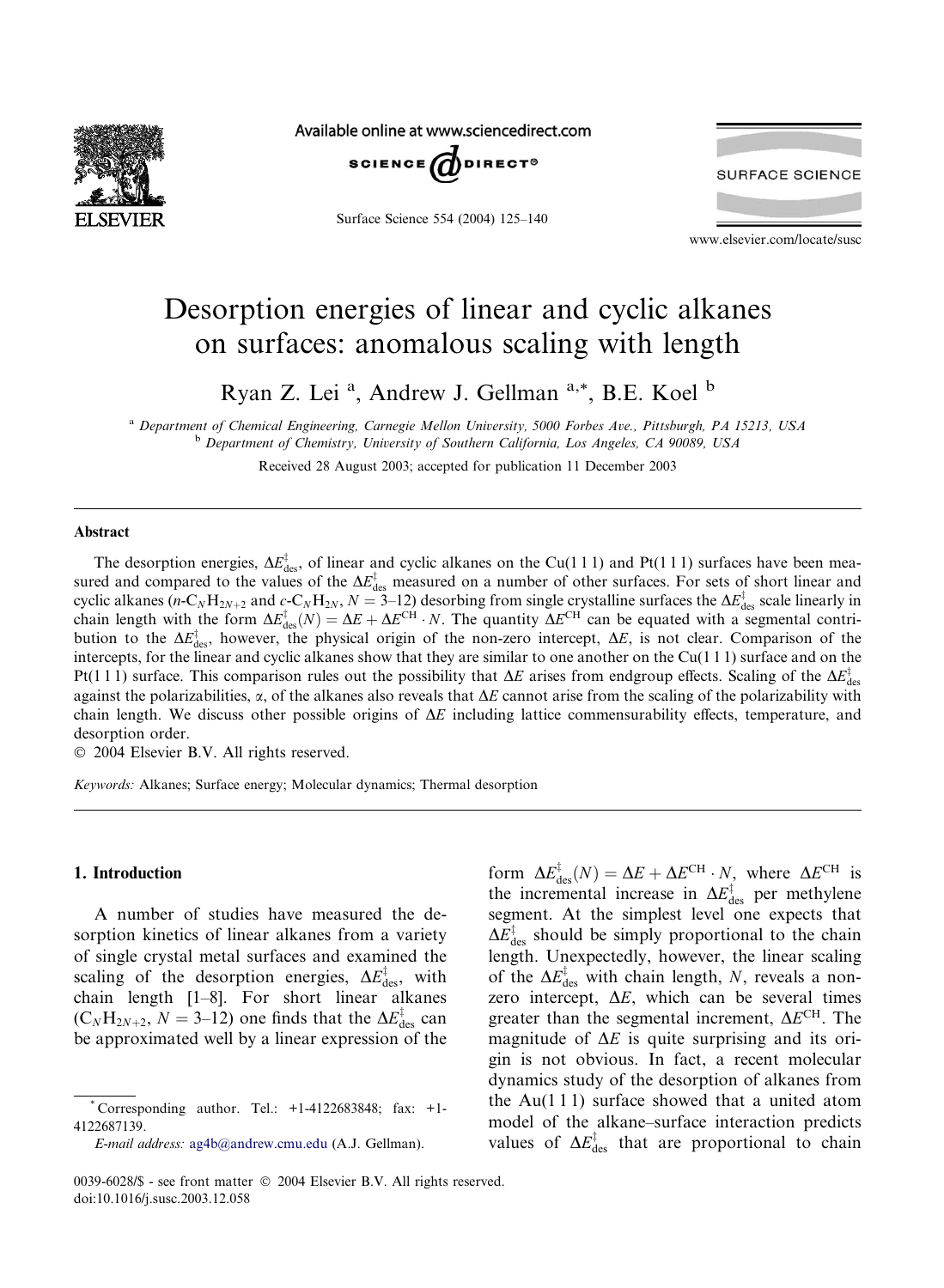length with the value of  $\Delta E$  being much less than  $\Delta E^{\text{CH}}$  [9]. Although the existence of non-zero intercepts,  $\Delta E$ , in experimental data has been noted in the past, its origin is an interesting problem that has not yet been resolved [3,10]. This paper attempts to address the physical origin of  $\Delta E$ .

A non-zero intercept,  $\Delta E$ , in plots of the alkane desorption energy,  $\Delta E_{\rm des}^{\ddagger}$ , versus chain length has been observed by a number of researchers. Alkanes with chain lengths of  $N = 3{\text -}12$  have been adsorbed and desorbed from single crystal surfaces of several metals and graphite. The results of these measurements will be discussed in more detail later in this paper. With one exception, all of the measurements were made by using temperature programmed desorption (TPD) to measure  $\Delta E_{\text{des}}^{\ddagger}$ . The exception is a set of isothermal measurements of the desorption kinetics of hexane through dodecane on the  $Au(111)$  surface made using isothermal helium atom reflectivity [1]. These were accompanied by TPD measurements of these and lower molecular weight alkanes from the Au(1 1 1) surface. For all of the surfaces studied the segmental increment in  $\Delta E_{\text{des}}^{\dagger}$  with chain length lies in the range  $\Delta E^{CH} = 5-7.5$  kJ/mol. What is most interesting from the perspective of this paper is that the intercept,  $\Delta E$ , of  $\Delta E_{\text{des}}^{\dagger}$  can assume values that are two to six times as high as the segmental increment in  $\Delta E_{\text{des}}^{\ddagger}$ .

If a sufficiently large range of chain lengths is considered, there is no reason to expect that  $\Delta E_{\rm des}^{\ddag}$ should be linear in the chain length. At temperatures above 0 K, entropy effects in very long chains will cause some fraction of the C–C bonds in the adsorbed alkanes to adopt gauche configurations and some fraction of the segments to be detached from the surface. Indeed measurements of the desorption kinetics of  $n$ -alkanes with a very wide range of chain lengths ( $C_NH_{2N+2}$ ,  $5 \le N \le 60$ ) from the surface of a single crystal of graphite revealed these effects [7,11,12]. The intent of that work was to test the limits to which  $\Delta E_{\text{des}}^{\ddagger}$  can be described as linear in the chain length and ultimately to determine the origins of this non-linearity. It was possible to describe  $\Delta E_{\text{des}}^{\ddagger}$  as linear in chain length for a narrow range of chain lengths, e.g.  $N = 5{\text -}10$ . Over the entire range of chain lengths, however,

 $\Delta E_{\text{des}}^{\ddagger}$  has a non-linear dependence on chain length. A mechanism for the desorption process and a model for the energy and entropy of  $n$ -alkanes on the graphite surface were proposed that quantitatively reproduced the non-linearity in  $\Delta E_{\text{des}}^{\dagger}$ . That model predicts a value of  $\Delta E^{\text{CH}} = 6.2$  kJ/mol for the increment per segment. From the perspective of the work described in this paper, however, it is important to note that even in that model for the desorption of long chain alkanes, the intercept of  $\Delta E_{\text{des}}^{\ddagger}$  is non-zero and has a value of  $\Delta E = 41$  kJ/ mol. In other words, even values of  $\Delta E_{\text{des}}^{\dagger}$  measured over a very wide range of chain lengths reveal a significant value of  $\Delta E$ .

Several physical phenomena might give rise to a non-zero value of  $\Delta E$ . The most obvious would be end effects arising from the fact that one does not expect the methyl endgroups of alkanes to give the same contribution to  $\Delta E_{\text{des}}^{\ddagger}$  as the internal methylene segments. That possibility is explicitly tested in this work by comparing the values of  $\Delta E_{\text{des}}^{\ddagger}$  for linear and cyclic alkanes with the same chain lengths. Endgroup effects arise if methyl groups have different binding affinities to surfaces than methylene groups. The goal of our experimental investigation is to determine the differences in binding affinities of methyl and methylene groups by measuring  $\Delta E_{\text{des}}^{\ddagger}$  of *n*-alkanes and their cyclic counterparts on  $Cu(111)$  and  $Pt(111)$  surfaces. Cyclic alkanes have no methyl endgroups so the difference between  $\Delta E_{\text{des}}^{\ddagger}$  of linear and cyclic alkanes of the same length might be attributed to the difference in the binding affinities of the methylene and methyl groups. As will be shown, the difference between the binding strengths of the methylene and methyl groups is negligible and cannot account for the fact that  $\Delta E$  is several times the value of  $\Delta E^{\text{CH}}$ .

In addition to endgroup effects, there are other possible origins of the non-zero value of  $\Delta E$ . Bishop et al. have suggested that  $\Delta E$  arises as a result of an artifact in the way in which the TPD spectra are analyzed to determine  $\Delta E_{\text{des}}^{\ddagger}$  [3]. They have suggested that the presence of islands or other organized structures on the surface can lead to variations in the effective reaction order for desorption. As a result, simply using a first-order equation for all chain lengths will lead to mis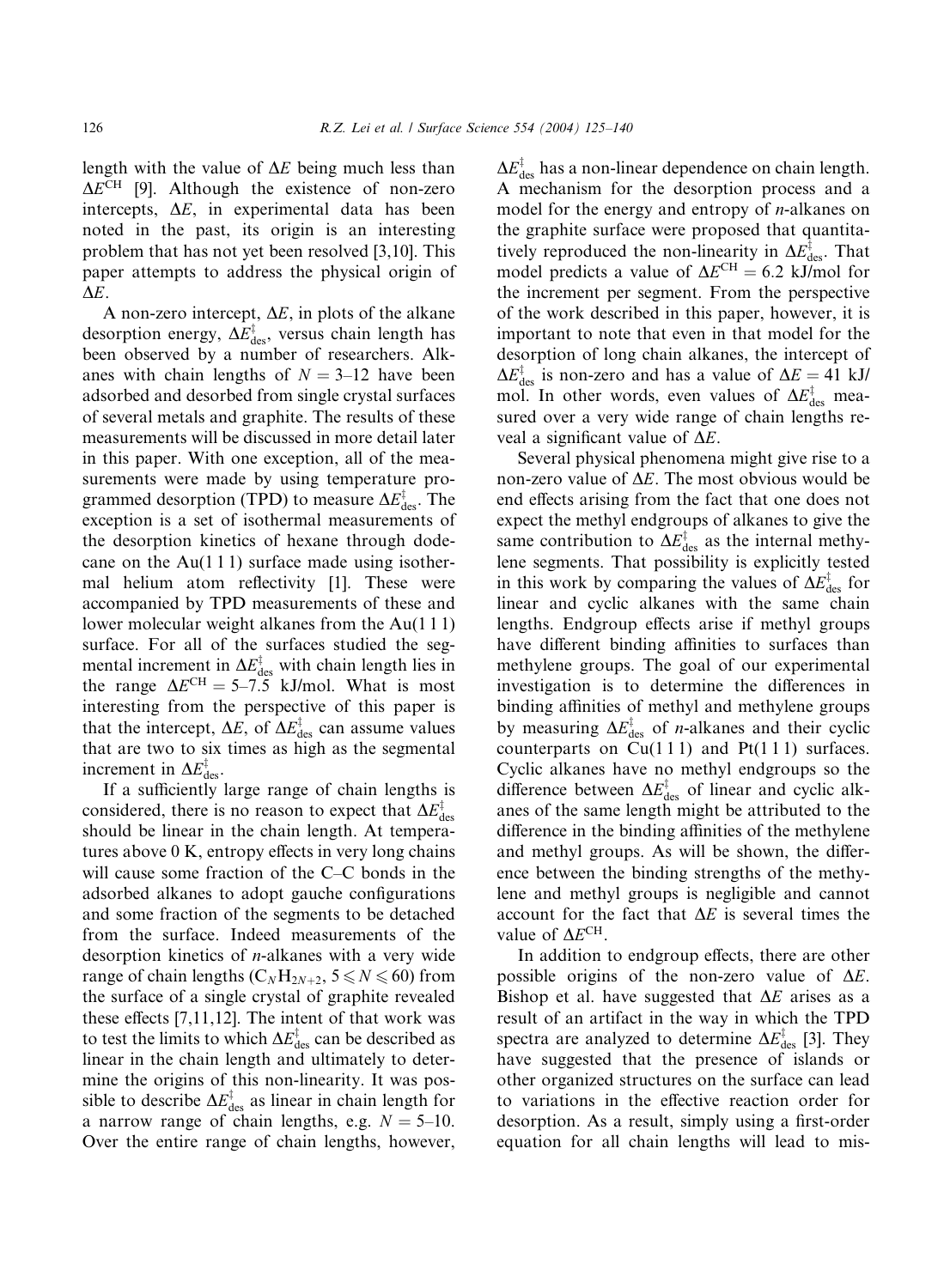leading results when considering chains of different lengths. It is also important to recognize that both the alkanes and the crystalline substrate have periodic structures and that commensurability effects might give rise to non-linear dependence of  $\Delta E_{\text{des}}^{\ddagger}$  on N, even for a narrow range of short chain lengths. Finally, the binding of the alkanes to these surfaces occurs through weak van der Waals interactions and thus examination of the relationship between  $\Delta E_{\text{des}}^{\dagger}$  and the polarizabilities,  $\alpha$ , of the alkanes might shed light on the origins of  $\Delta E$ . All of these possibilities will be considered in our discussion of this problem.

## 2. Experimental

All experiments on the  $Cu(111)$  surface were performed in an ultra-high vacuum (UHV) chamber with a base pressure of  $\leq 10^{-10}$  Torr achieved through use of a cryo-pump and titanium sublimation pump. The chamber is equipped with two leak valves fitted with stainless steel dosing tubes. The chamber is also equipped with an Ametek Dycor quadrupole mass spectrometer (QMS), which has a mass range of 1–200 amu and is capable of monitoring up to eight masses simultaneously during TPD experiments.

A copper single crystal cut to within  $0.5^{\circ}$  of the (1 1 1) plane was used for experiments presented in this paper. The crystal was mounted by spotwelding it between two Ta wires at the end of a manipulator. Once mounted on the manipulator, the Cu(111) sample could be cooled to  $\sim$ 90 K through contact with a liquid nitrogen reservoir and heated resistively at a constant rate. The crystal temperature was measured using a chromel–alumel thermocouple spotwelded to the rear face of the crystal. The front surface of the crystal was cleaned by  $Ar^+$  ion sputtering with cycles of heating from 90 to 1000 K and then holding it at 1000 K for 100 s. The condition of the surface following this initial treatment was highly reproducible as determined by alkane adsorption and desorption. Cycles of  $Ar^+$  sputtering and annealing to 1000 K were conducted after adsorption and desorption of each pair of linear and cyclic alkanes of a given chain length to ensure a clean surface.

Within the UHV chamber the  $Cu(111)$  sample was positioned adjacent to the stainless steel dosing tube and approximately 2 cm from an aperture to the QMS. The TPD experiments consisted of three steps: adsorption, desorption, and detection. The adsorption step entailed cooling the sample to  $\sim$ 90 K and exposing its surface to alkane vapor at pressures ranging from  $10^{-9}$  to  $10^{-8}$  Torr for periods of 30–200 s. Desorption of the adsorbed molecules was induced by heating the sample at a constant rate from 100 to 700 K. Desorbing species including any decomposition products were monitored during heating by the QMS. In all cases, adsorption and desorption of the linear and cyclic alkanes was molecular and reversible with no indication of decomposition.

The measurements on the  $Pt(1\ 1\ 1)$  surface were performed in a similar manner in a second UHV chamber equipped with a cylindrical mirror analyzer for Auger electron spectroscopy (AES), low energy electron diffraction (LEED) optics, and a UTI 100C QMS for TPD measurements. The sample could be cooled to 95 K and heated resistively to 1200 K. It was cleaned using a previously published procedure [13]. TPD experiments were performed by adsorbing the alkanes at low temperature and then heating at 4 K/s.

The set of short chain *n*-alkanes  $[n-C_3H_8, 98+\%;$  $n\text{-}C_5\text{H}_{12}$ , 99+%;  $n\text{-}C_6\text{H}_{14}$ , 99+%;  $n\text{-}C_7\text{H}_{16}$ , 99+%;  $n\text{-}C_8\text{H}_{18}$ , 99+%;  $n\text{-}C_{10}\text{H}_{22}$ , 99+%] and cyclic alkanes  $[c-C_3H_6, 99+\%; c-C_5H_{10}, 99+\%; c-C_6H_{12},$ 99+%; c-C<sub>7</sub>H<sub>14</sub>, 98+%; c-C<sub>8</sub>H<sub>16</sub>, 99+%; c-C<sub>10</sub>H<sub>20</sub>, 98+%] used in this investigation was purchased from Strem Chemicals. All compounds were purified before use by using a series of freeze– pump–thaw cycles intended to remove high vapor pressure contaminants.

## 3. Results

## 3.1. TPD spectra of linear and cyclic alkanes

TPD spectra were obtained for a set of short chain linear and cyclic alkanes  $(C_3, C_5-C_8,$  and  $C_{10}$ ) in order to measure their  $\Delta E_{\text{des}}^{\dagger}$  from the Cu(111) surface. Fig. 1 shows TPD spectra of  $n-C_6H_{14}$ desorbing from the  $Cu(111)$  surface following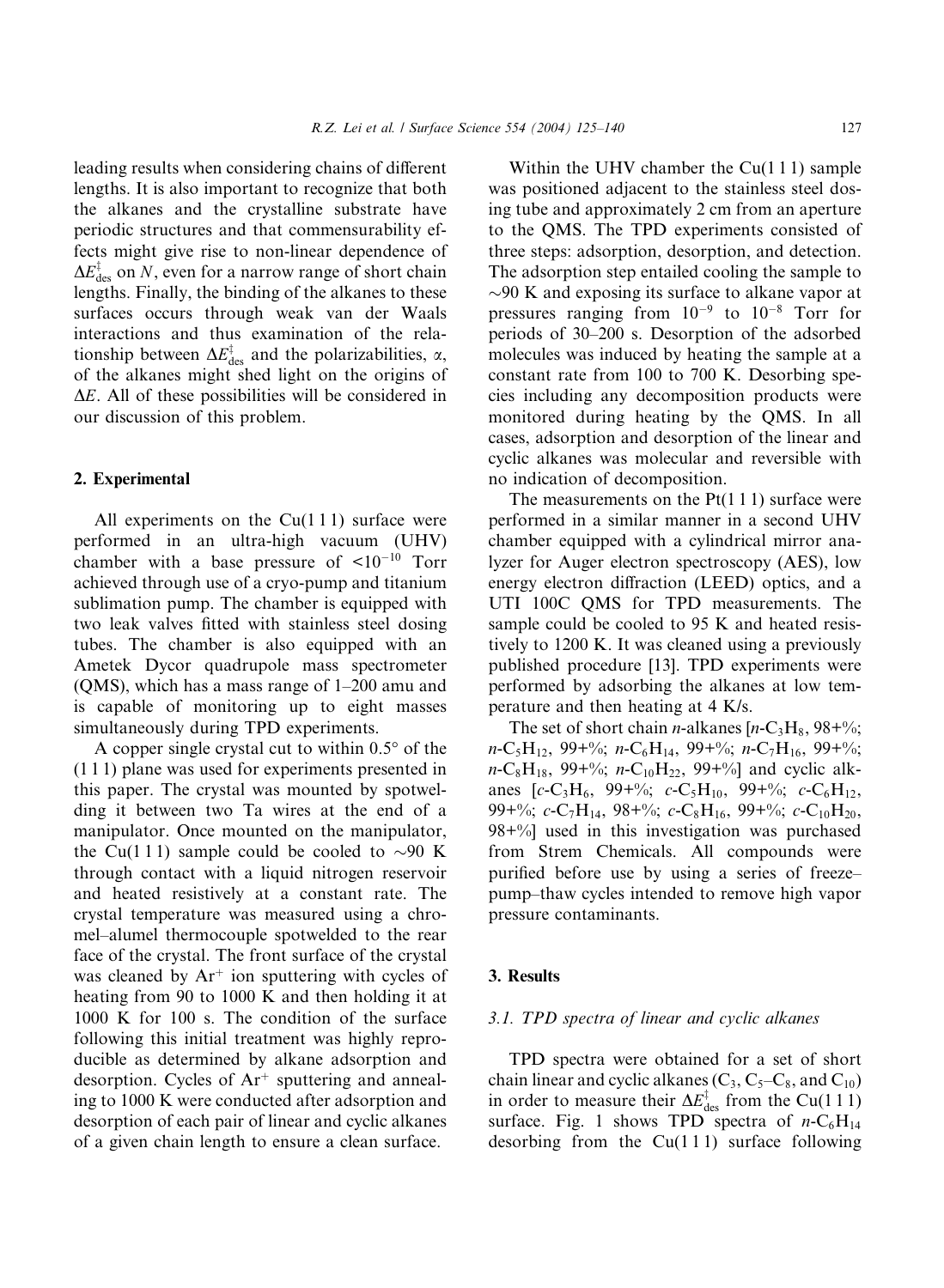

Fig. 1. TPD spectra of  $C_6H_{14}$  desorbing from the Cu(111) surface obtained as a function of increasing coverage following adsorption at 90 K. Spectra were generated by monitoring the signal at  $m/q = 41$  (C<sub>3</sub>H<sub>5</sub><sup>+</sup>) during heating. The heating rate was  $\beta = 2$  K/s.

adsorption of various different coverages at 90 K. The spectra were generated by monitoring the QMS signal at a mass-to-charge ratio of  $m/q = 41$  $(C_3H_5^+)$  during heating at 2 K/s. Two additional values of  $m/q = 57 \text{ (C}_4\text{H}_9^+)$  and  $m/q = 43 \text{ (C}_3\text{H}_7^+)$ were also monitored in order to detect desorption of decomposition products. No decomposition of  $n-C_6H_{14}$  or any of the other linear or cyclic alkanes was observed during desorption from the Cu(111) surface. At low coverages, the spectrum shows a desorption feature at 192 K, indicative of monolayer desorption. The monolayer peak increased in intensity as the coverage increased and saturated in intensity. At that point a second feature indicative of multilayer desorption appeared at 138 K. Fig. 1 shows distinct, well-resolved monolayer and multilayer desorption peaks characteristic of desorption from a homogeneous surface. The monolayer and multilayer peak desorption temperatures are consistent with those found for  $n\text{-}C_6\text{H}_{14}$  desorbing from the Cu(100) surface using a 3 K/s heating rate (196 and 135 K) [8], and a 5 K/s heating rate (202 and 145 K) [2].

The TPD spectra obtained using other linear and cyclic alkanes on the  $Cu(111)$  and  $Pt(111)$ surfaces were similar to those of Fig. 1. The monolayer peak desorption temperatures are listed in Table 1. Peak desorption temperatures for nalkanes on  $Pt(111)$  were obtained from Bishop et al. [3]. Monolayer peak desorption temperatures from the  $Cu(111)$  surface are consistent with those found by Teplyakov et al. [8] for  $n-C_5H_{12}$  (172 K),  $c$ -C<sub>5</sub>H<sub>10</sub> (166 K), *n*-C<sub>6</sub>H<sub>14</sub> (196 K), and  $c$ -C<sub>6</sub>H<sub>12</sub> (181 K) desorbed from  $Cu(100)$  using a heating rate of 3 K/s. As a result of the interest in vibrational mode softening in alkanes on metal surfaces there have been a number of studies of  $c$ -C<sub>6</sub>H<sub>12</sub> adsorption and desorption on the  $Cu(111)$  surface [14–17]. The reported desorption temperatures are 165 K in one study and 178 K at a heating rate of 3 K/s in the other. In summary, the TPD spectra indicate simple reversible molecular adsorption and desorption of the alkanes on all surfaces. The observation that the monolayer peak desorption temperatures were independent of coverage indicates that desorption is a first-order kinetic process.

## 3.2. Pre-exponential factor and  $\Delta E_{des}^{\ddagger}$  for alkane desorption from  $Cu(111)$

In order to compare the desorption kinetics of linear and cyclic alkanes we have determined both the desorption energy,  $\Delta E_{\text{des}}^{\ddagger}$ , and the pre-exponential factor, v, of the rate constant for desorption from the  $Cu(111)$  surface. Analysis of TPD measurements made with varying heat rates,  $\beta$ , allows independent calculation of  $\Delta E_{\text{des}}^{\ddagger}$  and  $v$  [18] through the relation

$$
\ln\left(\frac{\beta}{T_{\rm p}^2}\right) = \ln\left(\frac{v}{RT_{\rm p}}\right) - \frac{\Delta E_{\rm des}^{\dagger}}{RT_{\rm p}}.\tag{1}
$$

A plot of  $\ln(\beta/T_p^2)$  versus  $1/T_p$  for measurements made at different heating rates should be linear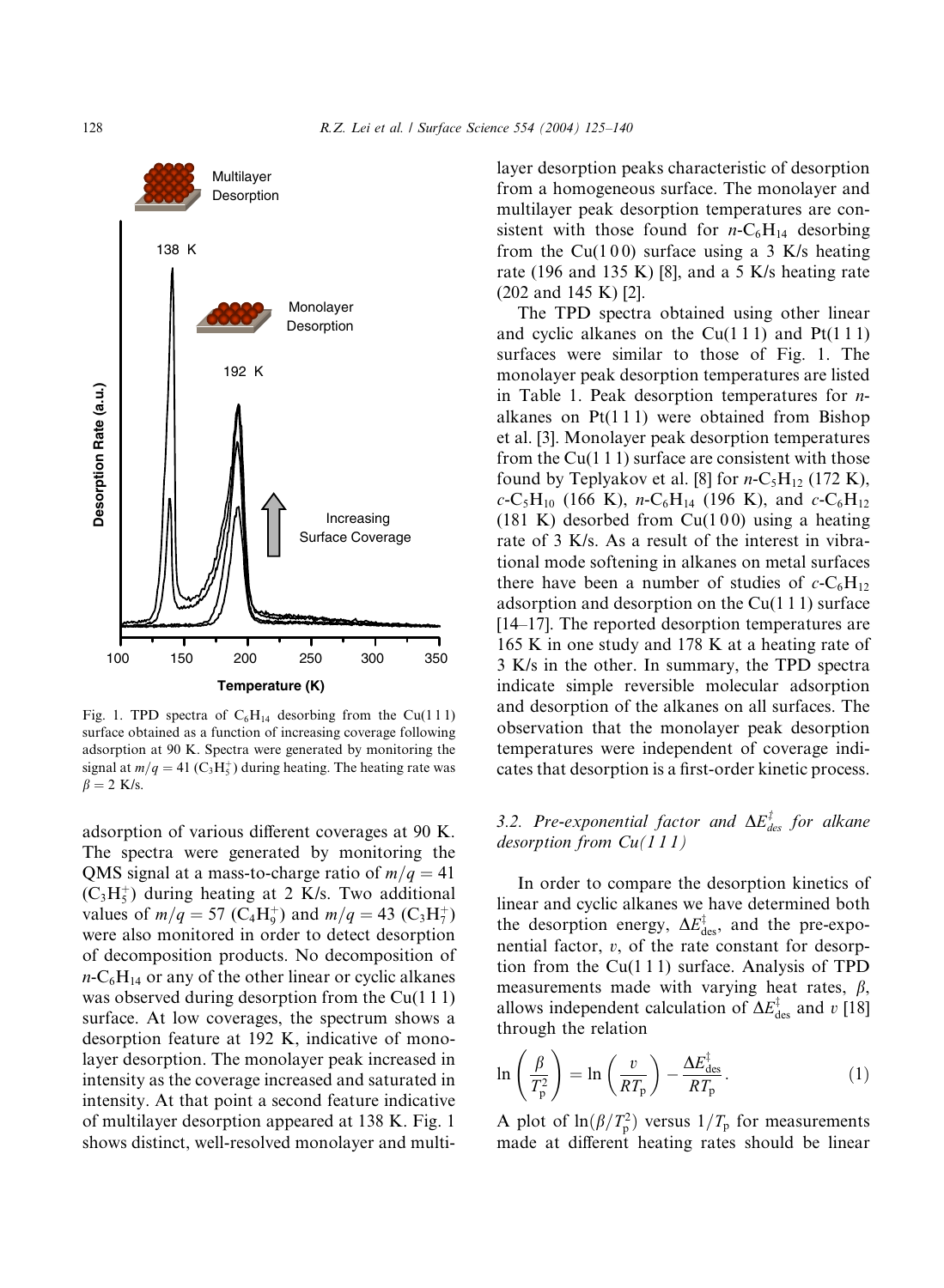| Hydrocarbon                                       | Cu(111)         |                                                       | Pt(111)          |                                                          |  |
|---------------------------------------------------|-----------------|-------------------------------------------------------|------------------|----------------------------------------------------------|--|
|                                                   | $T_{\rm p}$ (K) | $\Delta E_{\rm des}^{\ddagger}$ (kJ/mol) <sup>a</sup> | $T_{\rm p}$ (K)  | $\Delta E_{\text{des}}^{\ddagger}$ (kJ/mol) <sup>b</sup> |  |
| Propane, $n-C_3H_8$                               | 119             | 40.2                                                  |                  |                                                          |  |
| Cyclopropane, $c$ -C <sub>3</sub> H <sub>6</sub>  | 117             | 41.7                                                  |                  |                                                          |  |
| Pentane, $n-C_5H_{12}$                            | 168             | 57.3                                                  |                  |                                                          |  |
| Cyclopentane, $c$ -C <sub>5</sub> H <sub>10</sub> | 153             | 54.9                                                  | 215              | 57.3                                                     |  |
| Hexane, $n-C_6H_{14}$                             | 192             | 65.7                                                  | 239 <sup>c</sup> | 61.3                                                     |  |
| Cyclohexane, $c$ -C <sub>6</sub> H <sub>12</sub>  | 167             | 60.1                                                  | 228              | 60.9                                                     |  |
| Heptane, $n-C_7H_{16}$                            | 211             | 72.3                                                  | $256^{\circ}$    | 66.2                                                     |  |
| Cycloheptane, $c$ -C <sub>7</sub> H <sub>14</sub> | 195             | 70.4                                                  | 246              | 65.8                                                     |  |
| Octane, $n-C_8H_{18}$                             | 227             | 78.0                                                  | 277c             | 73.4                                                     |  |
| Cyclooctane, $c$ -C <sub>8</sub> H <sub>16</sub>  | 215             | 77.8                                                  | 260              | 69.7                                                     |  |
| Nonane, $n-C9H20$                                 |                 |                                                       | 286c             | 74.2                                                     |  |
| Cyclononane, $c$ -C <sub>9</sub> H <sub>18</sub>  |                 |                                                       |                  |                                                          |  |
| Decane, $n-C_{10}H_{22}$                          | 272             | 93.8                                                  | 297 <sup>c</sup> | 76.6                                                     |  |
| Cyclodecane, $c$ -C <sub>10</sub> H <sub>20</sub> | 252             | 91.5                                                  |                  |                                                          |  |

Table 1 Values of  $T_p$  and  $\Delta E_{\text{des}}^{\ddagger}$  for linear and cyclic alkanes on Cu(111) and Pt(111)

 $\Delta E_{\text{des}}^{\ddagger}$  were calculated using Redhead analysis [18] of TPD data with  $\beta = 2$  K/s.

 $\frac{N_{\text{des}}^2}{\text{des}}$  were calculated using Redhead analysis [18] of TPD data with  $\beta = 2$  K/s.<br><sup>a</sup> Pre-exponential factors of  $v = 10^{17.5}$  and 10<sup>18.5</sup> s<sup>-1</sup> were used for linear and cyclic alkanes, respectively.

 $b$ A pre-exponential factor of  $v = 10^{13.4}$  s<sup>-1</sup> was used for cyclic alkanes. Pre-exponential factors used for linear alkanes are listed in Table 2.

<sup>c</sup> From Bishop et al. [3].

with a value of the slope of  $\Delta E_{\text{des}}^{\dagger}/R$ . Given the value of  $\Delta E_{\text{des}}^{\dagger}$  one can then determine the value of the desorption pre-exponential factor,  $v$ .

TPD experiments were conducted using variable heating rates in order to determine values of both  $\Delta E_{\text{des}}^{\ddagger}$  and v for n-C<sub>7</sub>H<sub>16</sub> desorption from the Cu(1 1 1) surface. Fig. 2 shows TPD spectra for  $n C_7H_{16}$  at monolayer coverage desorbing from  $Cu(111)$  during heating at rates varying from 0.1 to 2 K/s. To ensure a reproducible initial coverage of one monolayer, adsorption was performed with the  $Cu(111)$  sample held at a temperature just above the  $n-C_7H_{16}$  multilayer desorption temperature. The spectra were generated by using the QMS to monitor the signal at  $m/q = 43$  (C<sub>3</sub>H<sub>7</sub><sup>+</sup>) during heating. The basic observation was that the monolayer peak desorption temperature increased as the heating rate was increased. The inset shows a plot of  $\ln(\beta/T_p^2)$  versus  $1/T_p$ . Values of  $\Delta E_{\text{des}}^{\dagger} =$ 73.4  $\pm$  4.5 kJ/mol and  $v = 10^{17.5 \pm 1.2}$  s<sup>-1</sup> were determined for  $n-C_7H_{16}$  desorption from Cu(111).

Values of  $\Delta E_{\text{des}}^{\dagger}$  and v for  $c$ -C<sub>7</sub>H<sub>14</sub> desorption from the  $Cu(111)$  surface were also determined independently using the variable heating rate method. Fig. 3 shows TPD spectra of  $c$ -C<sub>7</sub>H<sub>14</sub> at one monolayer coverage desorbing from the  $Cu(1\ 1\ 1)$  surface measured at heating rates ranging from 0.1 to 2 K/s. As before, the Cu(111) sample was held at a temperature just above the  $c$ -C<sub>7</sub>H<sub>14</sub> multilayer desorption temperature to ensure adsorption of a reproducible coverage of one monolayer. Spectra were generated by monitoring the signal at  $m/q = 41$  (C<sub>3</sub>H<sub>5</sub><sup> $+$ </sup>) during heating. As was the case for  $n-C_7H_{16}$  desorption, the monolayer desorption temperature for  $c$ -C<sub>7</sub>H<sub>14</sub> increased as the heating rate was increased. The inset shows a plot of  $\ln(\beta/T_p^2)$  versus  $1/T_p$  that was used to determine values of  $\Delta E_{\text{des}}^{\dagger} = 70.7 \pm 1.4$  kJ/mol and  $v = 10^{18.5 \pm 0.4}$  s<sup>-1</sup> for c-C<sub>7</sub>H<sub>14</sub> desorption from  $Cu(111)$ .

Values of  $v$  for desorption of both linear and cyclic heptane from the  $Cu(111)$  surface are of order  $v = 10^{18}$  s<sup>-1</sup>. These are quite a high values but are consistent with values found for  $n$ -alkane desorption from the surface of graphite ( $v = 10^{19.6}$ )  $(s^{-1})$  in previous work [7,11,12]. We found that the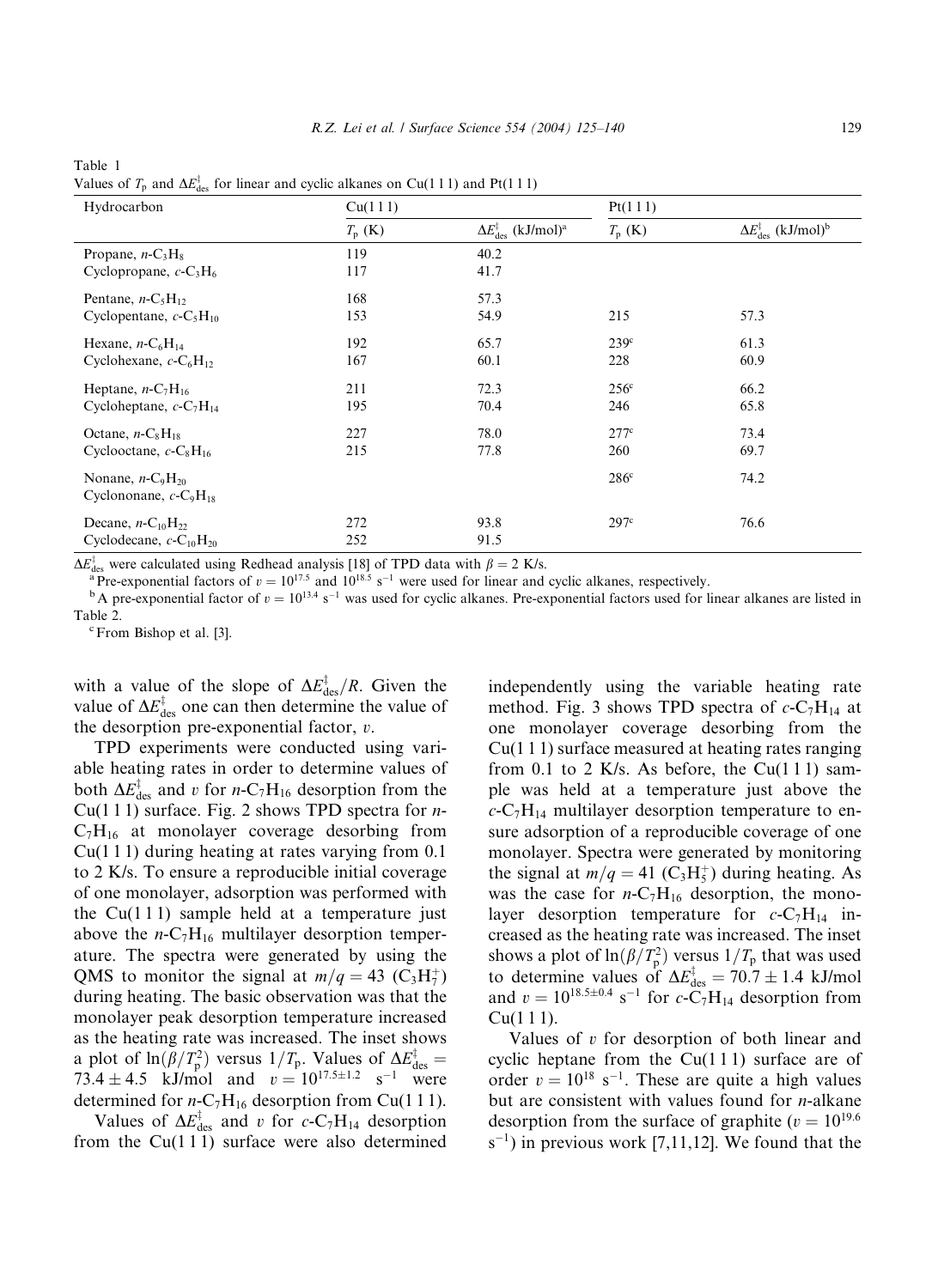

Fig. 2. TPD spectra of  $n-C_7H_{16}$  desorbing from the Cu(111) surface measured for initial coverages of one monolayer at heating rates varying from  $\beta = 0.1$  to 2 K/s. The inset is a plot of  $\ln(\beta/T_p^2)$  versus  $1/T_p$ . The slope of the linear fit has been used to estimate  $\Delta E_{\text{des}}^{\ddagger}$  and v for n-C<sub>7</sub>H<sub>16</sub> desorption. Spectra were generated by monitoring the signal at  $m/q = 43$  (C<sub>3</sub>H<sub>7</sub><sup>+</sup>) during heating.

pre-exponential factor for desorption was independent of chain length in our previous studies of the desorption of alkanes from the graphite surface and so we have chosen to use a value of  $v = 10^{17.5}$  s<sup>-1</sup> for all linear alkanes and  $v = 10^{18.5}$ s<sup>-1</sup> for all cyclic alkanes to evaluate  $\Delta E_{\rm des}^{\ddagger}$  from the  $Cu(111)$  surface.

# 3.3.  $\Delta E_{des}^{\ddagger}$  of linear and cyclic alkanes from  $Cu(111)$  and  $Pt(111)$

Values of  $\Delta E_{\text{des}}^{\dagger}$  for alkanes on Cu(111) and Pt( $111$ ) surfaces can be calculated using the Redhead equation and the peak desorption temperatures [18]. Peak temperatures for desorption of linear and cyclic alkanes from the two surfaces are listed in Table 1. Peak temperatures for desorption of linear alkanes from Pt(1 1 1) surfaces



Fig. 3. TPD spectra of  $c$ -C<sub>7</sub>H<sub>14</sub> desorbing from the Cu(111) surface measured for initial coverages of one monolayer at heating rates varying from  $\beta = 0.1$  to 2 K/s. The inset is a plot of  $\ln(\beta/T_{\rm p}^2)$  versus  $1/T_{\rm p}$ . The slope of the linear fit has been used to estimate  $\Delta E_{\text{des}}^{\ddagger}$  and v for c-C<sub>7</sub>H<sub>14</sub> desorption. Spectra were generated by monitoring the signal at  $m/q = 41$  (C<sub>3</sub>H<sub>5</sub><sup>+</sup>) during heating.

were taken from the work of Bishop et al. [3] while the remainder come from this work. Values of  $\Delta E_{\text{des}}^{\ddagger}$  from Cu(111) and Pt(111) surfaces were calculated using the Redhead equation. The choice of the pre-exponential factors that were used for analysis of the desorption kinetics from the  $Pt(1\ 1\ 1)$  surface will be discussed in the next section. Table 1 lists the values of  $\Delta E_{\text{des}}^{\ddagger}$  for all the linear and cyclic alkanes studied on the  $Cu(111)$ and  $Pt(111)$  surfaces in this work and for the linear alkanes studied on Pt(1 1 1) by Bishop et al. [3]. Additional TPD measurements were made for the desorption of the cyclic alkanes from the  $(2 \times 2)$ and  $(\sqrt{3} \times \sqrt{3})R30^\circ$  Sn/Pt(1 1 1) alloys on Pt(1 1 1) surfaces. The values of  $\Delta E_{\text{des}}^{\ddagger}$  were roughly 15% lower on the alloy surfaces than on the clean Pt $(1 1 1)$  surface.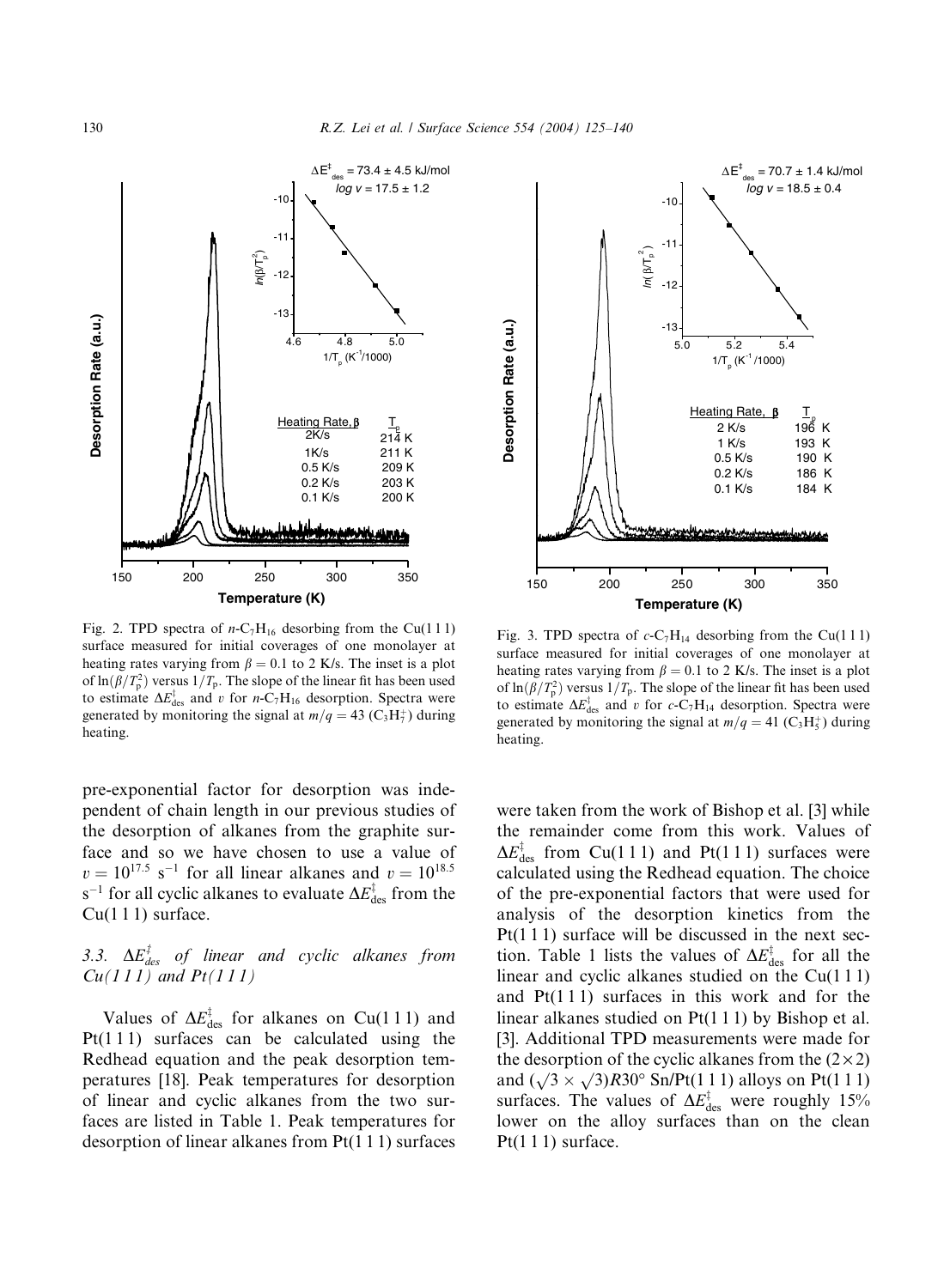4. Discussion

Desorption kinetics for linear alkanes on  $Cu(111)$  and  $Pt(111)$  surfaces have been measured in this work and on the Au(111), Cu(100),  $Ru(001)$  surfaces and the basal plane of graphite in other work [1–8]. These data were used to estimate values of  $\Delta E_{\text{des}}^{\ddagger}$  as a function of chain length. Table 2 lists these values and the values of  $log_{10}(v)$ that were used in the calculation of  $\Delta E_{\text{des}}^{\ddagger}$ . It is necessary to say some words regarding the choices of the values of  $v$  used for each surface because they have not been measured consistently among the studies published. In the case of the  $Au(111)$ surface, desorption rates for hexane through dodecane were measured isothermally and thus a value of  $v$  is not needed to estimate the values of  $\Delta E_{\text{des}}^{\dagger}$  [1]. Nonetheless the authors indicate that analysis of their isothermal data yielded values of  $v = 10^{13}$  s<sup>-1</sup> that were independent of the alkane chain length. Furthermore, their TPD measurements yielded values of  $\Delta E_{\rm des}^{\ddagger}$  consistent with those measured isothermally. Bishop et al. [3] measured a value of  $v \approx 10^{13}$  s<sup>-1</sup> for the desorption of three alkanes from the  $Pt(1\ 1\ 1)$  surface independent of the alkane chain length. Also, Weaver et al. [10] measured  $v = 10^{13.8}$  s<sup>-1</sup> for the desorption of butane from the  $Pt(1\ 1\ 1)$  surface. Given these values, we have chosen to use  $v = 10^{13.4}$  s<sup>-1</sup> to estimate the values of  $\Delta E_{\text{des}}^{\dagger}$  of *n*-butane and *n*-heptane on the Pt(1 1 1) surface using the TPD data of Xu et al. [19]. Paserba and Gellman [7] measured  $v = 10^{19.6}$  $s^{-1}$  for a set of nine alkanes with chain lengths ranging from  $N = 7$  to 44 adsorbed on graphite. In Table 2 we have listed the measured values of  $v$ and used  $v = 10^{19.6}$  s<sup>-1</sup> for the alkanes for which v was not explicitly measured. Brand et al. [4] measured values of  $v \approx 10^{16}$  s<sup>-1</sup> for four alkanes desorbing from the  $Ru(001)$  surface. This is the one instance in which the experimentally measured values of  $v$  decrease systematically with chain length. If one looks at the entire set of experimental data obtained from all surfaces, however, it appears that the value of  $v$  is not dependent on chain length. We have measured  $v = 10^{17.5}$  s<sup>-1</sup> for  $n-C_7H_{16}$  desorption from the Cu(111) surface and have used this value to calculate the values of  $\Delta E_{\rm des}^{\ddag}$ for the other linear alkanes. On the  $Cu(100)$  surface there have been no attempts to measure the value of v for alkane desorption and so we have used a value of  $v = 10^{16}$  s<sup>-1</sup> in which the exponent is roughly the average of the values of  $log_{10}(v)$ obtained from all other studies. Although it is somewhat unsatisfying that the values of  $v$  have not been measured for the desorption of all of the alkanes on all of the surfaces, it should be pointed out that the values of  $\Delta E_{\text{des}}^{\dagger}$  obtained from the Redhead equation are only weakly dependent on the value of  $v$ . Increasing  $v$  by one order of magnitude only increases the value of the  $\Delta E_{\rm des}^{\ddagger}$  by  $\sim$ 5%. From the perspective of this work, the possible errors in the values of  $\Delta E_{\text{des}}^{\dagger}$  arising from errors in the values of  $v$  are of no consequence. Even if all of the data were reanalyzed using a single value of  $10^{16}$  s<sup>-1</sup>, one would still find significant value of,  $\Delta E$ , the intercept of the  $\Delta E_{\text{des}}^{\ddagger}$ versus chain length plot and the basic point of this paper would not change.

Values of  $\Delta E_{\text{des}}^{\dagger}$  of cyclic alkanes from the  $Cu(111)$  and  $Pt(111)$  surfaces are also listed in Table 1. The only measurement of the value of  $v$ for desorption of cyclic alkanes was made for c- $C_7H_{14}$  on the Cu(111) surface and is reported in this work to be  $v = 10^{18.5}$  s<sup>-1</sup>. This value was used to estimate  $\Delta E_{\text{des}}^{\ddagger}$  for all of the cyclic alkanes desorbing from the Cu(1 1 1) surface. The values of  $v$ are quite similar for desorption of the linear and the cyclic alkanes from the  $Cu(111)$  surface so, we assumed that the same is true for desorption from the Pt(1 1 1) surface and used a value of  $v = 10^{13}$ s<sup>-1</sup> to estimate the values of  $\Delta E_{\text{des}}^{\ddagger}$  for the desorption of the cyclic alkanes. In looking at Table 1, which compares  $\Delta E_{\text{des}}^{\dagger}$  on the Cu(111) and Pt(1 1 1) surfaces there appears to be no significant difference between the values of  $\Delta E_{\rm des}^{\ddagger}$  for the linear and the cyclic alkanes.

The aim of this work was to highlight the nonzero intercept of the correlation of  $\Delta E_{\rm des}^{\ddagger}$  with chain length, N. The data plotted in Fig. 4 clearly reveal that  $\Delta E_{\text{des}}^{\dagger}$  of alkanes varies linearly with chain length on all surfaces over short ranges of chain lengths. These values are not, however, proportional to chain length and the value of the intercept,  $\Delta E$ , is significant in all cases. The Pt(1 1 1) surface is the only one for which  $\Delta E_{\text{des}}^{\dagger}$  of the linear alkanes is non-linear in chain length for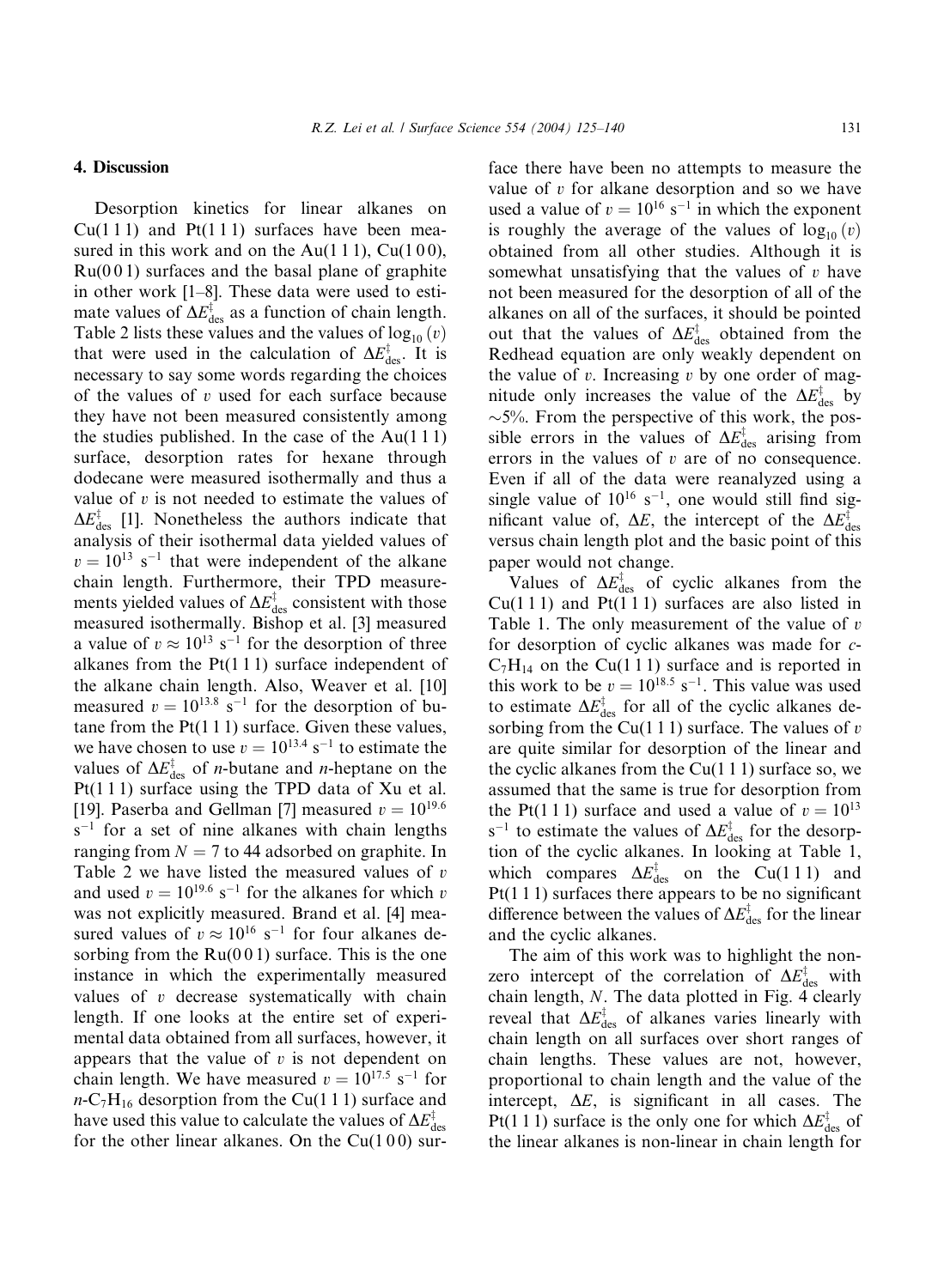Table 2 Kinetic parameters for linear alkane desorption from surfaces

|                    | Au $(1\ 1\ 1)^a$ | Au(111)   | $Cu(100)^{b}$         | $Cu(100)^{b}$         | $Cu(111)^c$               | Pt(111)        | $Pt(1\ 1\ 1)^d$ | $Pt(1\ 1\ 1)^e$      | Graphitef                 | Ru(001)     |
|--------------------|------------------|-----------|-----------------------|-----------------------|---------------------------|----------------|-----------------|----------------------|---------------------------|-------------|
|                    |                  | $[9]$     | [8]                   | $[2]$                 | [this paper]              | [10]           | $[3]$           | [this paper]         | $[7]$                     | $[4]$       |
| Method             | He Scatt.,       | MD        | <b>TPD</b>            | <b>TPD</b>            | <b>TPD</b>                | <b>TPD</b>     | <b>TPD</b>      | <b>TPD</b>           | <b>TPD</b>                | <b>TPD</b>  |
|                    | <b>TPD</b>       |           |                       |                       |                           |                |                 |                      |                           |             |
| Heating            | Iso T            | Iso T     | 3                     | 5                     | $\overline{2}$            | $\overline{4}$ | $\overline{2}$  | $\overline{4}$       | $\overline{2}$            | $0.03 - 15$ |
| rate, $\beta$      |                  |           |                       |                       |                           |                |                 |                      |                           |             |
| $n-C_3H_8$         |                  |           |                       |                       | 40.2, $17.5^{\circ}$      |                |                 |                      |                           | 46, 16.5    |
| $n - C_4H_{10}$    | 40.5, $13g$      | 40, 13.6  |                       | 46.3, $16g$           |                           | 50.6, 13.8     |                 | 46.5, $13.4^{\circ}$ |                           | 49.8, 15.6  |
| $n - C_5H_{12}$    |                  |           | 53.3.16 $\frac{8}{3}$ | 53.5, $16g$           | 57.3, 17.5 <sup>g</sup>   |                |                 |                      | $65.0, 19.6$ <sup>g</sup> | 57.7, 15.3  |
| $n - C_6H_{14}$    | 55.9, 13         | 62, 14.6  | 60.9, $16g$           | 62.0, 16 <sup>g</sup> | $65.7, 17.5$ <sup>g</sup> |                | 61.3, 12.8      |                      | $73.6, 19.6$ <sup>g</sup> | 62.7, 14.9  |
| $n - C_7H_{16}$    | 62.7, 13         |           |                       | 69.9.16 $\frac{8}{3}$ | 72.4, 17.5                |                | 66.2, $12.9^g$  | 68.5, $13.4^{\circ}$ | 78.2, 18.8                |             |
| $n-C_8H_{18}$      | 69.7, 13         | 82, 15.4  |                       | 74.6, $16^g$          | 78.0, 17.5 <sup>g</sup>   |                | 73.4, 13.2      |                      | $88.2, 19.6$ <sup>g</sup> |             |
| $n - C_9H_{20}$    | 75.2, 13         |           |                       | 82.9, 16 <sup>g</sup> |                           |                | 74.2, $12.9^g$  |                      |                           |             |
| $n - C_{10}H_{22}$ | 80.1, 13         | 98, 16.0  |                       | 91.5, $16g$           | 93.8, $17.5^g$            |                | 76.6, 12.8      |                      | 101, $19.6^g$             |             |
| $n - C_{11}H_{24}$ |                  |           |                       |                       |                           |                |                 |                      |                           |             |
| $n - C_{12}H_{26}$ | 93.6, 13         | 121, 16.4 |                       |                       |                           |                |                 |                      | 119, 20.3                 |             |

Each entry contains values of  $[\Delta E_{\text{des}}^{\dagger}, \log_{10}(v)]$ .

<sup>a</sup> Values of v were determined from intercepts of Arrhenius plots of isothermal desorption rates.

<sup>b</sup> Values of v were estimated from the average of values of  $log_{10}(v)$  obtained on other surfaces.

<sup>c</sup> Value of v was measured for n-C<sub>7</sub>H<sub>16</sub> and this value was used for all other linear alkanes on the Cu(111) surface.

<sup>d</sup> Values of v for n-C<sub>7</sub>H<sub>16</sub> and n-C<sub>9</sub>H<sub>20</sub> were estimated from the average value of log<sub>10</sub> (v) obtained for other linear alkanes in this study.

<sup>e</sup> Value of v was estimated from the average of the values of  $\log_{10}(v)$  found in the other two studies on the Pt(111) surface [3,10].

<sup>f</sup>The value of log<sub>10</sub>  $(v) = 19.6$  is the average of values determined for alkanes with chain lengths in the range  $N = 7-44$  [7].

<sup>g</sup> Values of v were not measured and have been estimated as described in the text.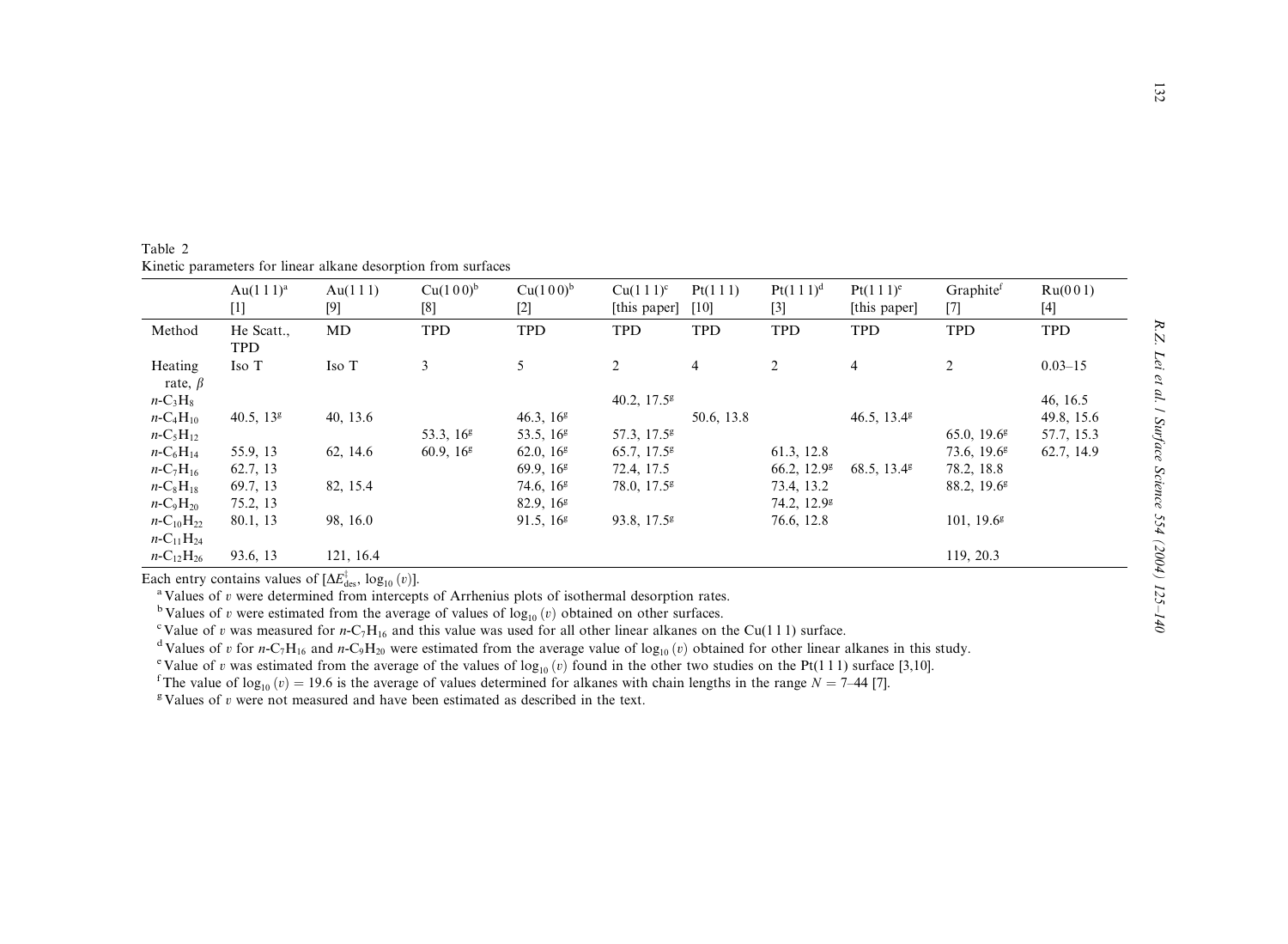

Fig. 4.  $\Delta E_{\text{des}}^{\ddagger}$  for linear alkane desorption from surfaces as a function of chain length, N. The lines are linear fits for each surface and reveal the significant values of the intercept,  $\Delta E$ .

 $N < 12$ . Nonetheless, even if one analyzes only the shorter linear alkanes on the  $Pt(111)$  surface a linear correlation of the  $\Delta E_{\text{des}}^{\dagger}$  with chain length would yield a significant value for  $\Delta E$ . It is interesting that a united atom model used as the basis for a molecular dynamics study of alkane desorption from the  $Au(111)$  surface, predicts values of  $\Delta E_{\rm des}^{\ddagger}$  that are proportional to the chain length and thus yield a value of  $\Delta E \approx 0$  [9]. Thus the origin of the experimentally observed magnitude of  $\Delta E$  is worth examining.

Table 3 lists values of the parameters used in linear fits of  $\Delta E_{\text{des}}^{\ddagger}$  versus N. Values of  $\Delta E$  vary in magnitude from 2 to 6 times the value of the segmental increment,  $\Delta E^{\text{CH}}$ , to  $\Delta E_{\text{des}}^{\ddagger}$ . The physical origin of  $\Delta E$  is unclear and it is hard to see how it could arise from a description of the adsorbate– substrate interaction that is simply composed of pairwise additive contributions between adsorbate segments and the surface. New data that we have presented in this paper eliminate a couple of the possible factors that might contribute to the value of  $\Delta E$ .

## 4.1. Endgroup effects

The simplest model for the interaction between an alkane and a surface would be one in which the

Table 3

Segmental increment,  $\Delta E^{CH}$ , and intercepts for zero chain length,  $\Delta E$ , for the  $\Delta E_{\text{des}}^{\ddagger}$  of linear and cyclic alkanes adsorbed on a number of surfaces

| Surface/alkanes                                   | $\Lambda$ <sub>E</sub> CH | ΛE       |
|---------------------------------------------------|---------------------------|----------|
|                                                   | (kJ/mol/CH <sub>2</sub> ) | (kJ/mol) |
| $Pt(1\ 1\ 1)/n-C_NH_{2N+2}$                       | 5.0                       | 30.0     |
| $Ru(001)/n-C_NH_{2N+2}$                           | 5.8                       | 28.0     |
| Au(1 1 1)/n-C <sub>N</sub> H <sub>2N+2</sub>      | 65                        | 162      |
| $Cu(100)/n-C_NH_{2N+2}$                           | 7.4                       | 16.6     |
| $Cu(111)/n-C_NH_{2N+2}$                           | 7.5                       | 19.0     |
| Graphite/n- $C_NH_{2N+2}$                         | 7.5(6.2)                  | 27.2(41) |
| Au(1 1 1)/n-C <sub>N</sub> H <sub>2N+2</sub> (MD) | 99                        | 1.4      |
| $Pt(1\ 1\ 1)/c$ - $C_NH_{2N}$                     | 42                        | 36.0     |
| $Cu(111)/c-CNH2N$                                 | 72                        | 19       |

alkane is thought of as a chain of identical segments that each interact with the surface with the same potential. This type of model has often been used to describe alkanes and hydrocarbons adsorbed on surfaces. This type of model must break down for short chains because methyl endgroups cannot be equivalent to the internal methylene groups. While the effects of endgroups on  $\Delta E_{\rm des}^{\ddag}$ might be negligible for long chains, their relative contribution to  $\Delta E_{\text{des}}^{\ddagger}$  must increase as the chain length decreases. This would manifest itself in the form of an offset to the  $\Delta E_{\text{des}}^{\ddagger}$  or a non-zero intercept,  $\Delta E$ , of the type observed in this work.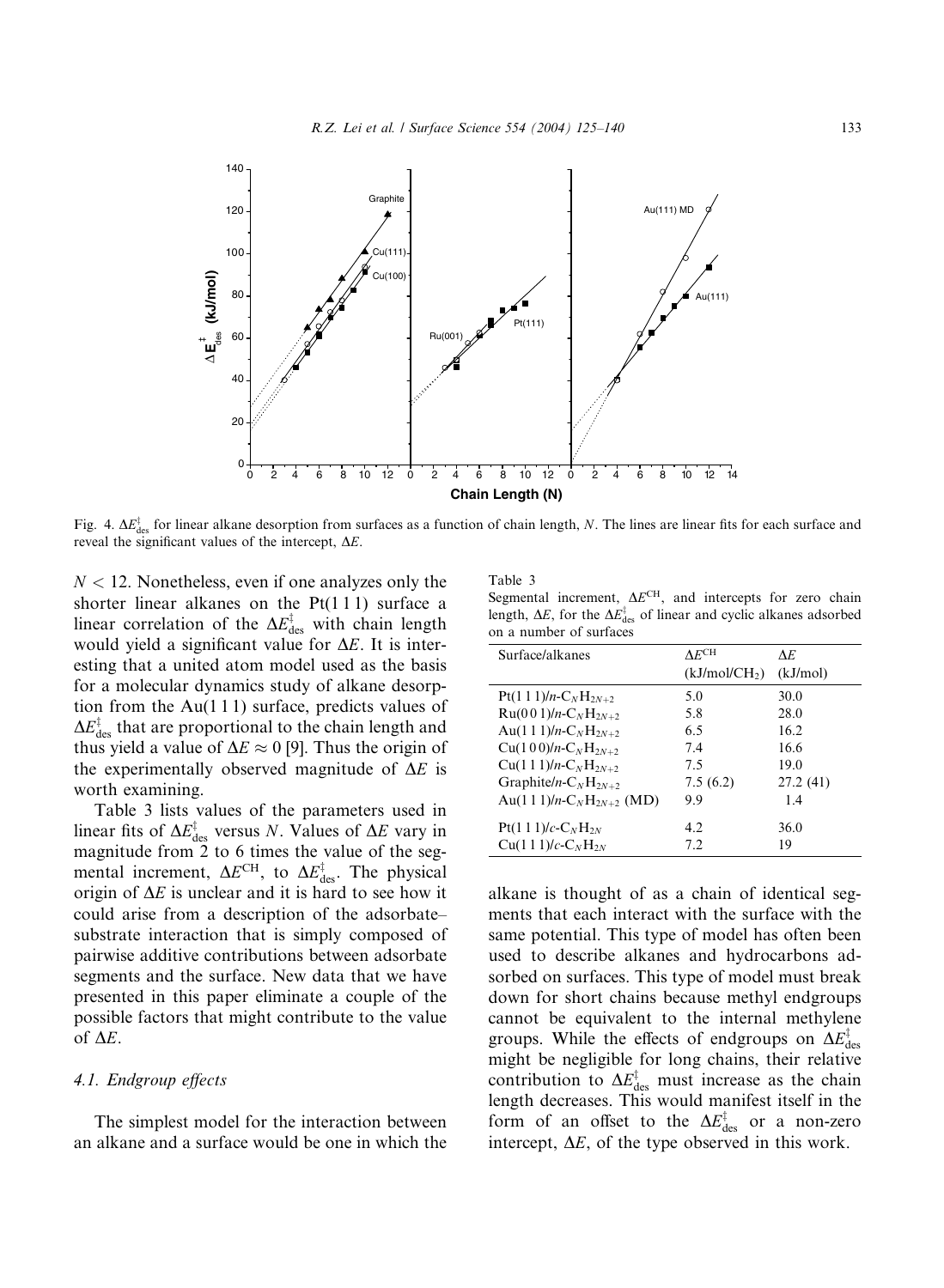The values of  $\Delta E$  for the linear alkanes vary from 16.6 to 30.0 kJ/mol among the different surfaces on which they have been studied while the segmental increments,  $\Delta E^{\text{CH}}$ , to the  $\Delta E_{\text{des}}^{\ddagger}$  vary from 5.0 to 7.5 kJ/mol. This suggests that endgroup effects cannot account for the observed values of  $\Delta E$  because the magnitudes of the values of  $\Delta E$  suggest that they cannot arise simply from the differences between the interactions of methylene and methyl groups with the surface. Nonetheless, this work has attempted to address this possibility specifically by comparing  $\Delta E_{\rm des}^{\ddagger}$  of linear alkanes with those of cyclic alkanes on both  $Cu(1\ 1\ 1)$  and Pt $(1\ 1\ 1)$  surfaces. Fig. 5 shows a plot of  $\Delta E_{\text{des}}^{\dagger}$  versus N for cyclic alkanes on both  $Cu(111)$  and  $Pt(111)$  surfaces. Fits to straight lines are shown and fitting parameters are given in Table 3. On both surfaces, the values of  $\Delta E$  are similar for both linear and cyclic alkanes. This



Fig. 5.  $\Delta E_{\text{des}}^{\dagger}$  for cyclic alkane desorption from Cu(111) and  $Pt(1 1 1)$  surfaces as a function of chain length, N. The lines are linear fits for each surface and reveal the significant values of the intercept,  $\Delta E$ . These values are similar to those of the linear alkanes.

suggests that  $\Delta E$  arises from an intrinsic property of the surface rather than the alkanes. More importantly,  $\Delta E$  for cyclic alkanes cannot arise from endgroup effects since they have no endgroups. Nonetheless the values of  $\Delta E$  on both surfaces are significant. TPD data obtained from the  $(2\times 2)$  and  $(\sqrt{3} \times \sqrt{3})R30^\circ$  Sn/Pt(1 1 1) alloys on  $Pt(111)$  surfaces also show that the correlations of  $\Delta E_{\text{des}}^{\ddagger}$  with chain length reveal significant values of  $\Delta E$ . Table 1 shows that linear alkanes have values of  $\Delta E_{\text{des}}^{\ddagger}$  that are  $\sim$ 2 kJ/mol higher than those of the cyclic alkanes on both the  $Cu(111)$  and  $Pt(111)$  surfaces. This suggests that the interactions of methyl groups with these surfaces are about 1 kJ/mol greater than those of methylene groups. This seems to be of a reasonable magnitude and certainly indicates that the observed magnitude of  $\Delta E$  cannot be attributed to endgroup effects.

## 4.2. Physical properties of alkanes with varying chain length

Many properties of linear alkanes are chain length dependent and their correlation with chain length might provide some insight into the origins of  $\Delta E$ . One such property is the heat of vaporization,  $\Delta H_{\text{vap}}$ , which arises principally from the interactions between alkanes in the bulk. A correlation between  $\Delta H_{\text{vap}}$  and chain length should also reveal endgroup effects, in much the same way as one would expect to observe them in the correlation of  $\Delta E_{\text{des}}^{\ddagger}$  with chain length. Fig. 6 shows a plot of  $\Delta H_{\text{vap}}$  versus N for *n*-alkanes ranging in length from  $N = 1$  to 12 [20]. Values reported for butane and higher alkanes are all reported for 273 K.  $\Delta H_{\text{vap}}$  is linear in the chain length with fitting parameters of  $\Delta H^{\text{CH}} = 4.9$  kJ/mol and  $\Delta H = 2.4$ kJ/mol. The value of the segmental increment to  $\Delta H_{\rm vap}$  is slightly lower than that of  $\Delta E_{\rm des}^{\ddagger}$  on most surfaces. The magnitude of  $\frac{1}{2}\Delta H = 1.2$  kJ/mol is significantly smaller than the segmental increment in  $\Delta H_{\text{van}}$  and this value might reasonably be attributed to the excess contribution of a methyl endgroup to  $\Delta H_{\text{vap}}$ . Furthermore, a value of 1.2 kJ/ mol is similar to the endgroup effects on  $\Delta E_{\rm des}^{\ddagger}$ reported in this work. The value of  $\Delta H$  is, however, much smaller than the values of  $\Delta E$  measured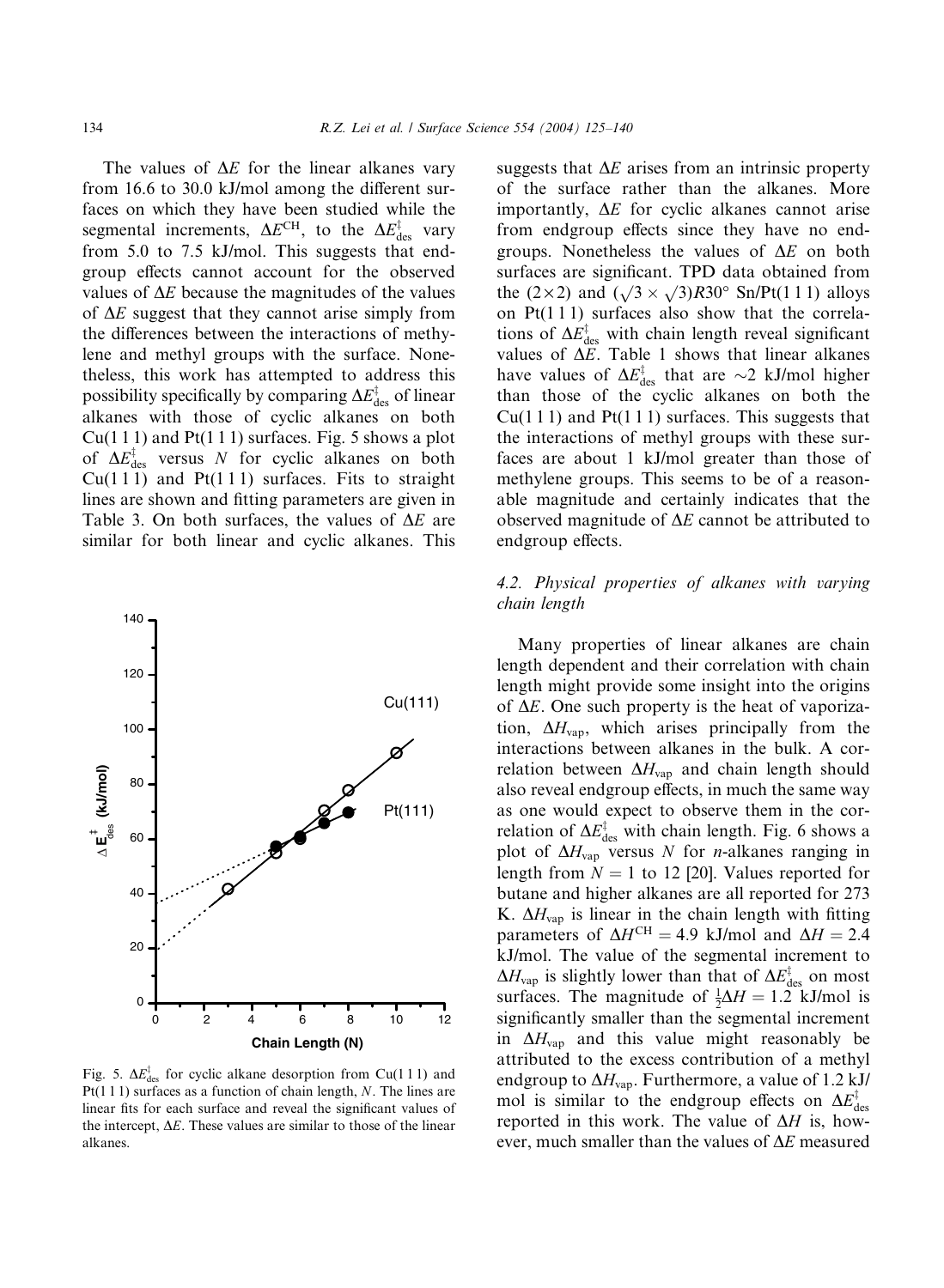

Fig. 6. Correlation of the heat of vaporization,  $\Delta H_{\text{vap}}$ , for the linear alkanes with chain length, N. The straight line is a fit to the values of  $\Delta H_{\text{vap}}$  for the alkanes with  $N \geq 4$  and yields an intercept  $\Delta H$  that is smaller that the increment to  $\Delta H_{\text{vap}}$  per methylene group.

for desorption of the alkanes from surfaces and provides us with little insight into the origin of  $\Delta E$ .

## 4.3. Polarizability effects

Polarizability,  $\alpha$ , is another property of alkanes that scales with chain length. Furthermore, the magnitude of the alkane–surface interaction should be correlated with the polarizability of the alkanes because it occurs through weak van der Waals forces. As such the chain length dependence of the polarizability might account for the chain length dependence of  $\Delta E_{\text{des}}^{\ddagger}$  and thus the magnitude of  $\Delta E$ . The correlation between values of  $\Delta E_{\text{des}}^{\dagger}$  and  $\alpha$  is illustrated in Fig. 7. Once again there is a significant value of the intercept,  $\Delta E$ , for both the linear and cyclic alkanes on both surfaces. Polarizability can be described well as a groupadditive property and polarizabilities of alkanes are almost proportional to chain length [21,22]. As



Fig. 7. Correlation of the  $\Delta E_{\text{des}}^{\ddagger}$  for linear and cyclic alkane desorption from the Cu(1 1 1) and Pt(1 1 1) surfaces with alkane polarizability. Both correlations yield significant values of the intercept,  $\Delta E$ .

a consequence, the chain length dependence of polarizabilities cannot account for the non-zero value of  $\Delta E$ .

## 4.4. Temperature effects

The nature of the thermal desorption experiment is such that the adsorbate desorbs from the surface in a narrow temperature range around a peak desorption temperature that is dictated in part by the  $\Delta E_{\text{des}}^{\ddagger}$ . As a consequence, the desorption kinetics of a set of linear or cyclic alkanes are all measured at different temperatures. Even in an isothermal measurement, the temperature used to make the measurement will depend on the length of the alkane since desorption must occur at a significant rate to be measurable. The fact that the desorption measurements have been made at different temperatures for the different alkanes might, in principle, introduce an artifact into the measured values of  $\Delta E_{\text{des}}^{\dagger}$  that could be manifested in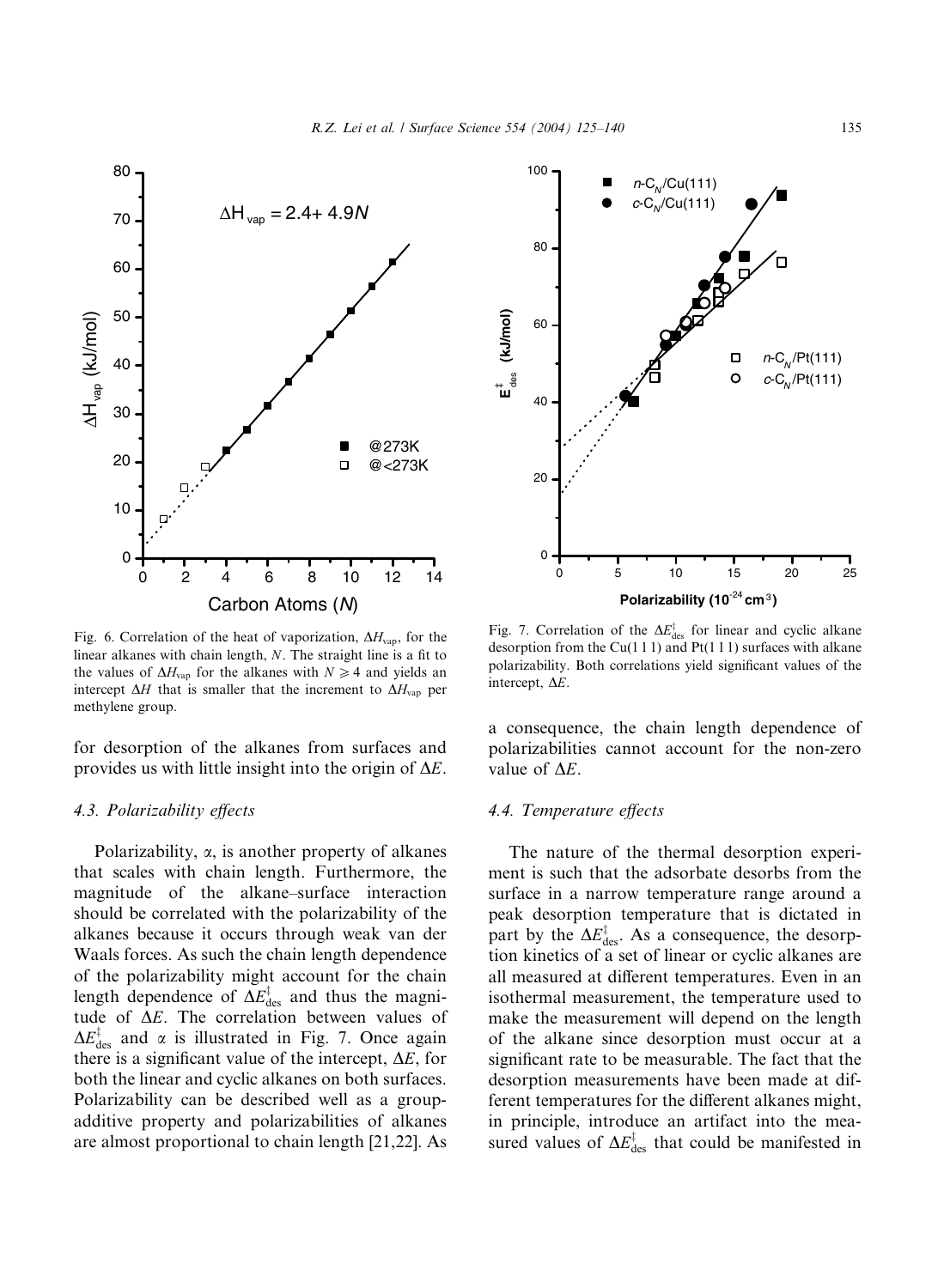the form a non-zero intercept,  $\Delta E$ . This issue has been addressed in a prior study of linear alkane desorption from the surface of graphite [7,11,12]. That study included linear alkanes ranging in length from  $N = 5$  to 60 which desorbed from the surface at temperatures ranging from  $T_p = 180$  to 730 K. Those measurements revealed that  $\Delta E_{\text{des}}^{\ddagger}$  is non-linear in the chain length. A theory was developed that provides an expression that accurately reproduced the measured values of  $\Delta E_{\text{des}}^{\ddagger}$ :

$$
\Delta E_{\text{des}}^{\ddagger} = (N - 1)
$$

$$
\cdot \left[ \frac{q^{\text{tg}} \cdot \Delta E^{\text{CC}} + (q^{\text{tg}} - 1) \cdot \Delta E_{\text{tg}}^{\text{CC}}}{q^{\text{tg}} \left( 1 + q^{\text{tg}} \cdot \exp\left(\frac{-\Delta E^{\text{CC}}}{k_{\text{B}} T}\right) \right)} \right]
$$

$$
+ \Delta E + k_{\text{B}} T. \tag{2}
$$

In this expression  $q^{tg}$  is the *trans–gauche* partition function for each C–C bond, as given by

$$
q^{\text{tg}} = 1 + 2 \cdot \exp\left(\frac{-\Delta E_{\text{tg}}^{\text{CC}}}{k_{\text{B}}T}\right),\tag{3}
$$

where  $\Delta E_{\text{tg}}^{\text{CC}}$  is the energy difference between the trans and gauche conformations about each C–C bond. The only two unknown parameters in the expression for  $\Delta E_{\text{des}}^{\dagger}$  are  $\Delta E^{\text{CC}}$ , the bond–surface interaction energy, and  $\Delta E$ . These were found by fitting to the experimentally determined values of  $\Delta E_{\text{des}}^{\ddagger}$  for linear alkanes on graphite. The values of these fitting parameters found for desorption of linear alkanes from graphite are listed in parentheses in row 4 of Table 3. While Eq. (2) accurately reproduces the non-linearity of  $\Delta E_{\text{des}}^{\dagger}$  obtained from measurements made over a wide range of temperatures (170–720 K) and using a wide range of chain lengths  $(N = 5{\text -}60)$  it cannot do so without  $\Delta E$  taking on a significant value of 41 kJ/mol. In other words, the correct inclusion of temperature effects into the expression for the  $\Delta E_{\rm des}^{\ddagger}$  for linear alkanes desorbing from graphite does not eliminate the need for a significant value of  $\Delta E$ .

## 4.5. Order of the desorption reaction

Our analysis of the kinetics of desorption of alkanes from  $Cu(111)$  and  $Pt(111)$  surfaces, and

all other analyses in previously reported studies have assumed that the desorption is first-order in coverage, i.e. it is directly proportional to the alkane coverage on the surface. In the case of desorption of alkanes from the  $Cu(111)$  surface, this is supported by the observation that the peak desorption temperature is independent of coverage. On other surfaces, however, the shape of the desorption peaks is not entirely consistent with that of a simple first-order process. For example, the desorption of the short *n*-alkanes from  $Pt(1\ 1\ 1)$ and graphite surfaces exhibits peaks with shapes that are similar to those that one would expect for a zero-order desorption process [3,7]. Desorption mechanisms that manifest zero-order desorption kinetics have been proposed to involve desorption from a 2D gas in equilibrium with a 2D condensed phase. It is possible that this occurs during alkane desorption. Alternately, kinetics that are apparently zero-order can arise from a firstorder desorption process coupled with attractive interactions between adsorbed species. In any case, Bishop et al. [3] suggested that the origin of the nonzero value of  $\Delta E$  may arise from incorrect analysis of the desorption kinetics using a first-order rate equation when the kinetic order of the desorption process may be changing with chain length. Isothermal measurements of the desorption of alkanes from the  $Au(111)$  surface, however, yielded results that were consistent with a first-order desorption process and suggest that this is the case for all alkanes ranging in length from  $N = 1$  to 12 [1]. Nonetheless, it is worthwhile considering explicitly the influence of reaction order on the values of  $\Delta E_{\rm des}^{\ddag}$ determined by analysis of TPD measurements.

In order to probe the sensitivity of the data analysis to the kinetic order of the desorption process, we have simulated the TPD spectra using a desorption rate expression of the form

$$
r = -\frac{\mathrm{d}\theta}{\mathrm{d}t} = k \cdot \theta^n,\tag{4}
$$

where  $\theta$  is the coverage, k is an Arrhenius-like rate constant, and  $n$  is the order of the desorption process. Simulated desorption spectra are shown in Fig. 8 for a rate constant with a pre-exponential factor of  $v = 10^{13}$  s<sup>-1</sup> and a desorption barrier of  $\Delta E_{\text{des}}^{\ddagger} = 20$  kJ/mol. The peak desorption tempera-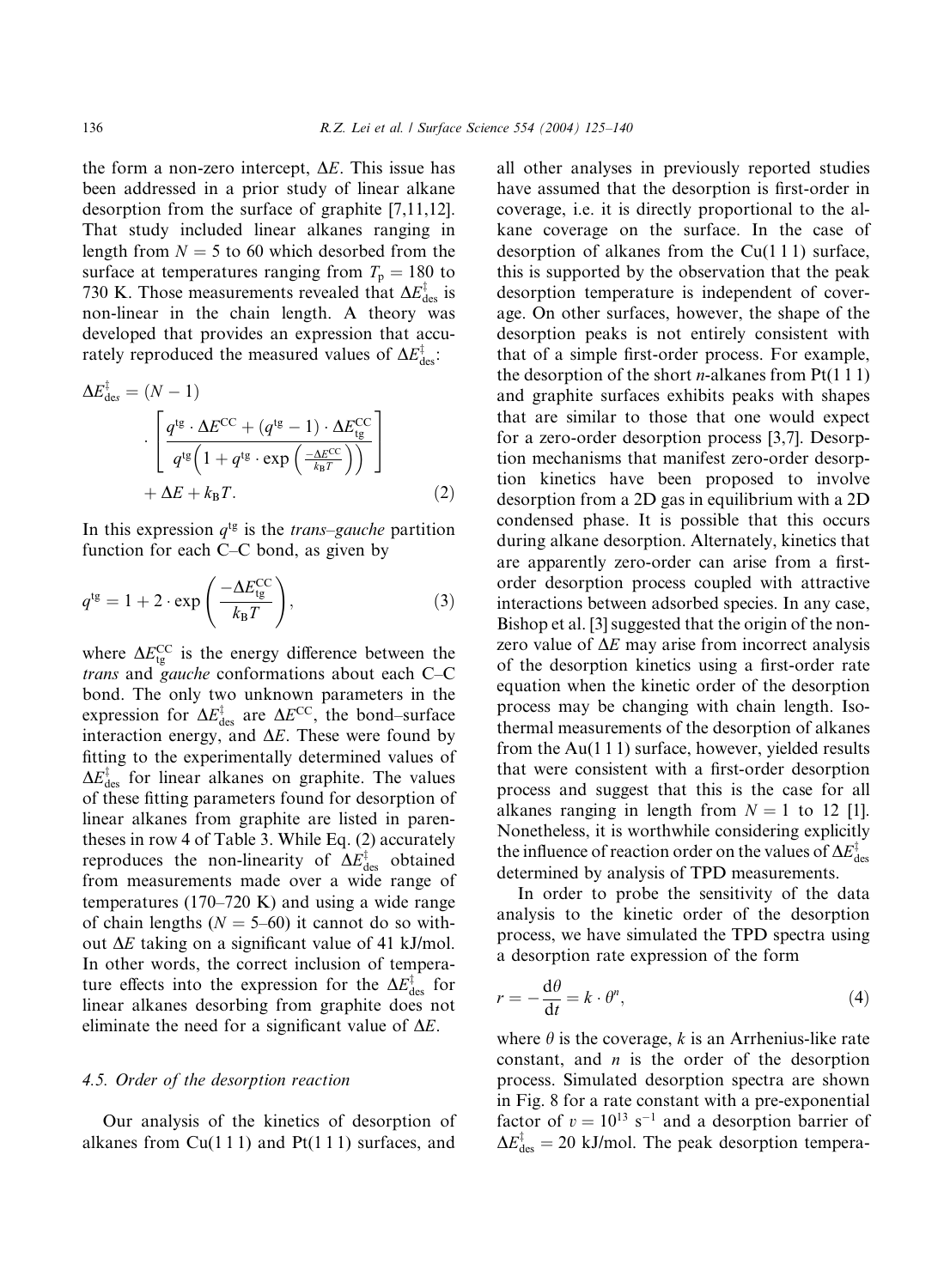

Fig. 8. Simulations of TPD spectra for reaction orders varying from  $n = 0$  to 2. The Arrhenius rate constant used a preexponential factor of  $v = 10^{13}$  s<sup>-1</sup> and a desorption energy of  $\Delta E_{\text{des}}^{\ddagger} = 20$  kJ/mol. Note that the peak desorption temperature,  $T_p$ , is insensitive to the order of the desorption process.

ture,  $T_p$ , was determined from these simulations for values of  $n$  ranging from 0 to 2. The result is that  $T_p \approx 335$  K is virtually independent of the reaction order, varying by less than 1% throughout the range of kinetic orders from  $n = 0$  to 2. Since the analysis of TPD spectra to determine  $\Delta E_{\rm des}^{\ddagger}$ from the first-order desorption equation relies only on  $T_p$ , any error in the assumed reaction order introduces a negligible error into the estimate for  $\Delta E_{\text{des}}^{\dagger}$ . Thus, possible chain length-dependent changes in the order of the alkane desorption process cannot account for the magnitude of  $\Delta E$ .

A further point should be made with regard to the possible role of reaction order in the value of  $\Delta E$ .  $\Delta E$  is significant even for the desorption of alkanes with lengths as high as  $N = 60$  adsorbed on graphite. The desorption kinetics of alkanes over this wide range of chain lengths still manifest a non-zero value of  $\Delta E$  even if the data are analyzed only for long chains in the length range  $N = 20-60$ . Although TPD spectra for short chain alkanes appear to have a shape indicative of a zero-order desorption process, the TPD spectra for the longer chain alkanes can all be fit quite well using a first-order desorption rate equation. Moreover, it is not likely that the order of the desorption process would change over a range of  $N = 20-60$ . In summary, it seems unlikely that  $\Delta E$ can arise from an unknown error in the order of the desorption process used to analyze alkane desorption kinetics from surfaces.

## 4.6. Commensurability

As a final consideration in our discussion of the origin of  $\Delta E$ , we address the influence of commensurability of the substrate lattice and the natural periodicity of alkane chains. If one imagines two rigid periodic arrays in contact, then it is quite clear that the interaction will depend on the mismatch of the lattice spacings of the two arrays. Fig. 9A illustrates the case in which an alkane and substrate have the same periodicity and all the carbon atoms sit in potential minima at the surface. If there is lattice mismatch, then the minimum energy configuration (Fig. 9B) is a complicated function of the chain periodicity and shape of the potential. It is only in the extreme case of Fig. 9C, in which the interaction potential is flat with extremely narrow, periodic minima, that the desorption energy could have the form

$$
\Delta E_{\rm des}^{\ddagger}(N) = \Delta E + \Delta E^{\rm CH} \cdot N. \tag{5}
$$

This form of the potential for the interaction of the alkanes with any of the surfaces seems physically unrealistic. MD simulations of the adsorption of the alkanes on  $Au(111)$  surfaces and  $Pt(111)$ surfaces have used a united atom model for the alkanes and a realistic potential for their interaction with the surfaces. These simulations show no evidence of commensurability issues and predict that the minimum binding energy of the alkanes in the all-trans configuration is proportional to the chain length [9,23]. If commensurability issues were important, they would be expected to appear in such simulations of Au(111) and Pt(111) surfaces but disappear on a surface such as that of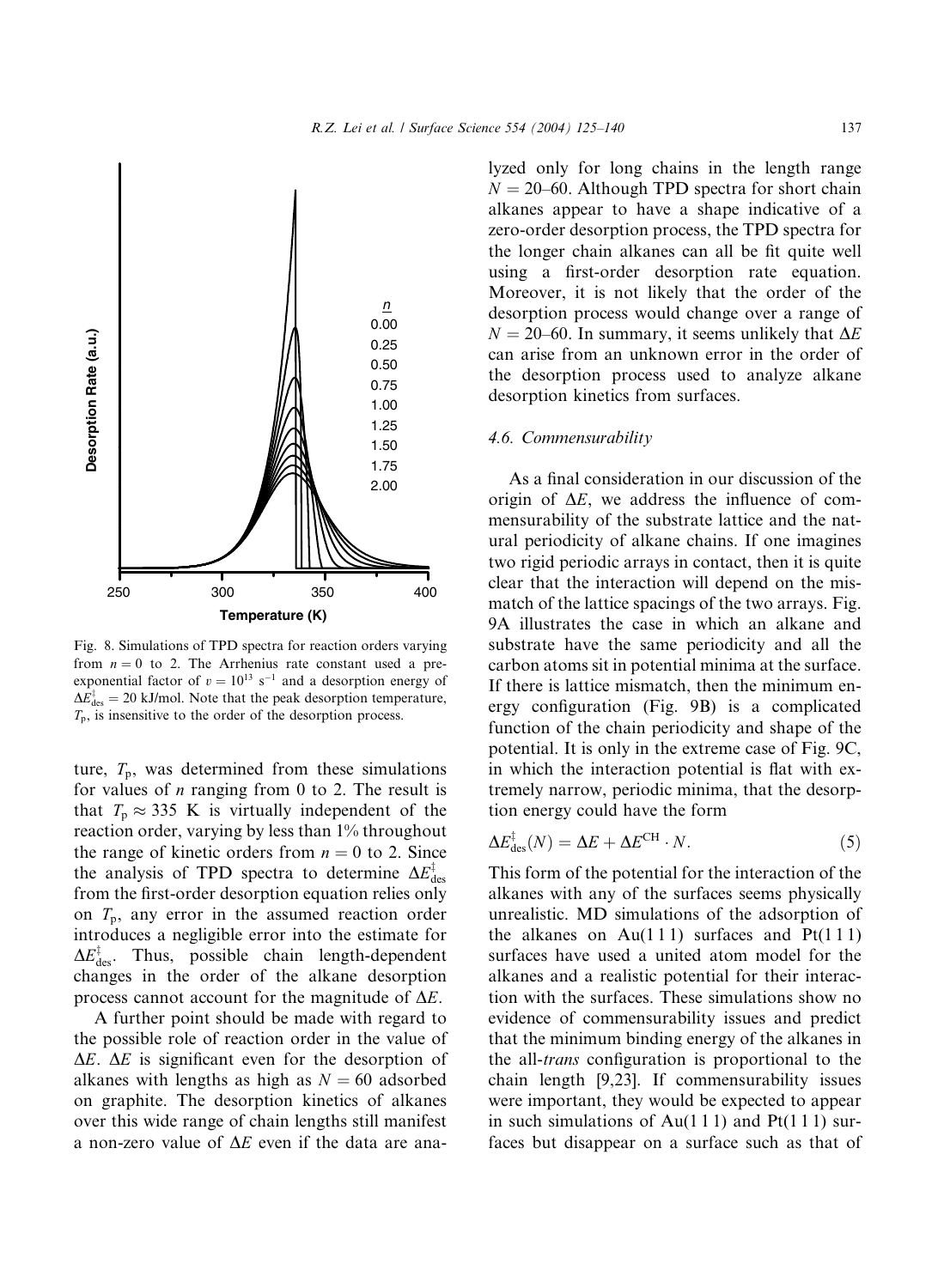

Fig. 9. Illustrations of the interaction of alkanes of lengths  $N = 1$  to 3 with three periodic potential energy surfaces. (A) The alkane and the surface have the same periodicity and arecommensurate. The total interaction energy ought to be proportional to the alkane chain length leading to  $\Delta E_{\text{des}}^{\dagger}(N) = N \cdot \Delta E^{\text{CH}}$ . (B) The alkane and the surface have different periodicities and are incommensurate. The total interaction energy is a complex, non-linear function of the chain length. (C) The alkane and the surface have different periodicities and the interaction potential with the surface is uniform but with periodic, sharp minima. The interaction of the alkanes with this type of surface would lead to a desorption energy of the form  $\Delta E_{\text{des}}^{\dagger}(N) = \Delta E + N \cdot \Delta E^{\text{CH}}$ .

graphite which is closely lattice matched to the alkanes. In fact, they do not appear in simulations on Au(111) and Pt(111) surfaces while the experimentally measured value of  $\Delta E$  is significant on the graphite surface.

A second compelling argument against lattice commensurability giving rise to  $\Delta E$  comes from comparison of  $\Delta E_{\text{des}}^{\dagger}$  for the linear and cyclic alkanes. Although both have similar C–C bond lengths, the geometry of cyclic alkanes is highly constrained and it seems unlikely that their registry with various substrate lattices could be similar to that of the linear alkanes. Inspection of the results in Table 3, however, reveals that linear and cyclic alkanes have similar values of  $\Delta E$  on the  $Cu(111)$  surface. The same is true of the values of  $\Delta E$  on the Pt(1 1 1) surface. Furthermore, values of  $\Delta E^{CH}$  for the linear and cyclic alkanes are similar on  $Cu(1\ 1\ 1)$  and  $Pt(1\ 1\ 1)$  surfaces. It is also rather interesting that the constrained geometries of the cyclic alkanes of different lengths do not perturb the linear dependence of  $\Delta E_{\text{des}}^{\dagger}$  on chain length. Our conclusion from these considerations is that lattice commensurability is not the primary origin of  $\Delta E$ .

## 4.7. Chain length dependence of the pre-exponential factor

Perhaps the least well determined parameter in our description of the kinetics of alkane desorption from surfaces is the pre-exponential factor of the desorption rate constant. Isothermal measurements by Wetterer et al. [1] yielded a value of  $v = 10^{13}$  s<sup>-1</sup> from the intercepts of Arrhenius plots of the desorption rate constants for hexane through dodecane. Several TPD studies have used variable heating rate measurements to measure values ranging from  $v = 10^{13}$  to  $10^{19}$  s<sup>-1</sup>. In analyzing the data presented in Table 2, we have attempted to estimate the pre-exponential factors for alkane desorption from each of the surfaces. Values of v and the  $\Delta E_{\text{des}}^{\ddagger}$  compensate for one another in analysis of desorption kinetics such that an error of one order of magnitude in  $v$  corresponds to an error of roughly 5% in the value of  $\Delta E_{\rm des}^{\ddagger}$ . It is also important to point out that if one reanalyzed all of the experimental data by simply assuming that pre-exponential factors always have a value of  $v = 10^{13}$  s<sup>-1</sup>, one would still find that  $\Delta E_{\rm des}^{\ddagger}$  scales linearly with alkane length in such a way that the intercept,  $\Delta E$ , is significant. In other words the anomaly that is the focus of this paper does not disappear simply by assuming that the pre-exponential factor is always  $v = 10^{13} \text{ s}^{-1}$ .

Molecular dynamics simulation of alkane desorption from surfaces has been used recently to determine the predictions of a united atom model of the alkane– $Au(1\ 1\ 1)$  interaction [9]. The results of that work are compared directly to the experimental data of Wetterer et al. [1]. As one would imagine, adsorption energies,  $\Delta E_{ads}$ , of the all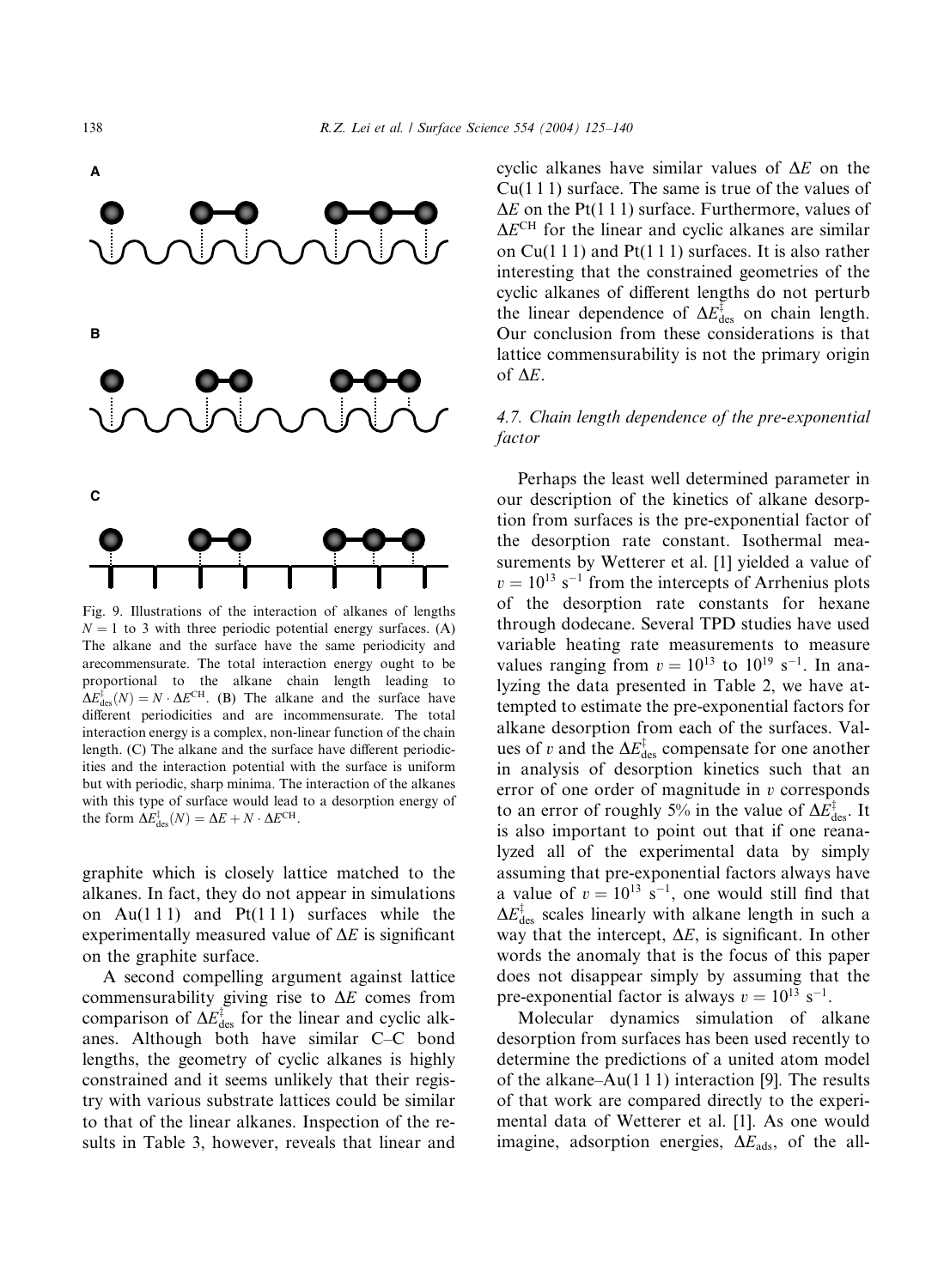trans configurations of linear alkanes on the Au(1 1 1) surface are predicted to be proportional to the chain length. On the other hand, values of  $\Delta E_{\text{des}}^{\ddagger}$  determined from transition state theory analysis of the simulated desorption rates vary non-linearly with chain length and fall below the energies of the all-*trans* minimum energy configurations. This is a direct result of the fact that the alkanes at elevated temperatures can adopt a number of configurations with energies above those of the global minimum energy configuration. These configurations represent a distribution of states from which desorption occurs and thus yield values of  $\Delta E_{\text{des}}^{\dagger}$  that are lower than the values of the adsorption energies,  $\Delta E_{ads}$ . This is the same conclusion as was reached in the analysis of alkane desorption from graphite surfaces although the model used for the alkane–graphite interaction [12] was much more primitive than the united atom model used to simulate the alkane–Au(1 1 1) interaction [9].

The molecular dynamics simulations of alkane desorption from the Au(1 1 1) surface also predict values of the desorption pre-exponential factors. These values increase with increasing chain length from  $v = 10^{12.2}$  s<sup>-1</sup> for methane to  $v = 10^{16.4}$  s<sup>-1</sup> for  $n-C_{12}H_{26}$ . The much simpler model used to analyze the desorption of alkanes from graphite also predicts that the desorption pre-exponents should increase with chain length for alkanes with less than 20 carbon atoms [12]. Wetterer et al. [1], on the other hand, report that their Arrhenius plots of alkane desorption rates from the  $Au(111)$  surface yield values of  $v \approx 10^{13} \text{ s}^{-1}$  that are independent of chain length. The interesting thing is that Fichthorn and Miron [9] show that the values of  $T_p$ predicted using their values of v and  $\Delta E_{\text{des}}^{\dagger}$  are almost identical to those that would be predicted by Wetterer et al. [1] using their values of  $\Delta E_{\text{des}}^{\dagger}$  and  $v \approx 10^{13}$  s<sup>-1</sup>. Fundamentally, this arises from the coupling between v and  $\Delta E_{\text{des}}^{\ddagger}$  in the equations used to analyze desorption kinetics. These results suggest that analysis of desorption measurements assuming a constant value of  $v$  biases the values of  $\Delta E_{\text{des}}^{\dagger}$  incorrectly. If one analyzed desorption spectra using values of  $v$  that increased with chain length, then one would find values of  $\Delta E_{\rm des}^{\ddag}$  that are proportional to chain length (over short ranges of the chain length) and do not exhibit the intercept,  $\Delta E$ . Thus, it is possible that the origin of  $\Delta E$  lies in a poor determination of the values of  $v$  and the incorrect assumption that it is independent of alkane chain length.

There are several important differences between the model used for molecular dynamics model of alkane desorption from the Au(1 1 1) surface and the conditions of experimental studies. Perhaps the most important one is coverage. The simulations are done for single molecules adsorbed on a Au(1 1 1) surface and thus neglect intermolecular interactions while the experiments are often done at coverages approaching a monolayer at which intermolecular interactions may be significant. Experimental studies of alkane desorption that have used varying coverages have indicated that desorption is a first-order process and that the desorption energetics are independent of coverage. There has been no attempt, however, to examine the effects of coverage on the desorption preexponential factor.

A puzzling aspect of the experimental results is that most indicate that the desorption pre-exponential factor is independent of chain length [3,7,11,12]. As mentioned, Wetterer et al. [1] report that the intercepts of their Arrhenius plots indicate a value of  $v \approx 10^{13}$  s<sup>-1</sup> that is independent of chain length. The exception is the study of alkane desorption from the  $Ru(001)$  surface which showed that the pre-exponential factor decreased with increasing chain length [4]. In contrast, models for alkane desorption from both Au(1 1 1) and graphite indicate that the pre-exponent should increase with increasing chain length at least for short chain lengths  $(N < 20)$  [9,12]. Thus, although errors in the desorption pre-exponential factor could serve to explain the origin of  $\Delta E$  there is no experimental evidence from data obtained on metal surfaces to suggest that the desorption preexponential factor increases with chain length. It should be pointed out, however, that a recently reported set of data for the desorption of straight chain alkanes from MgO does show this increase of the pre-exponential factor with chain length [24]. Further analysis of alkane desorption kinetics to yield meaningful pre-exponential factors is necessary to fully understand this problem.